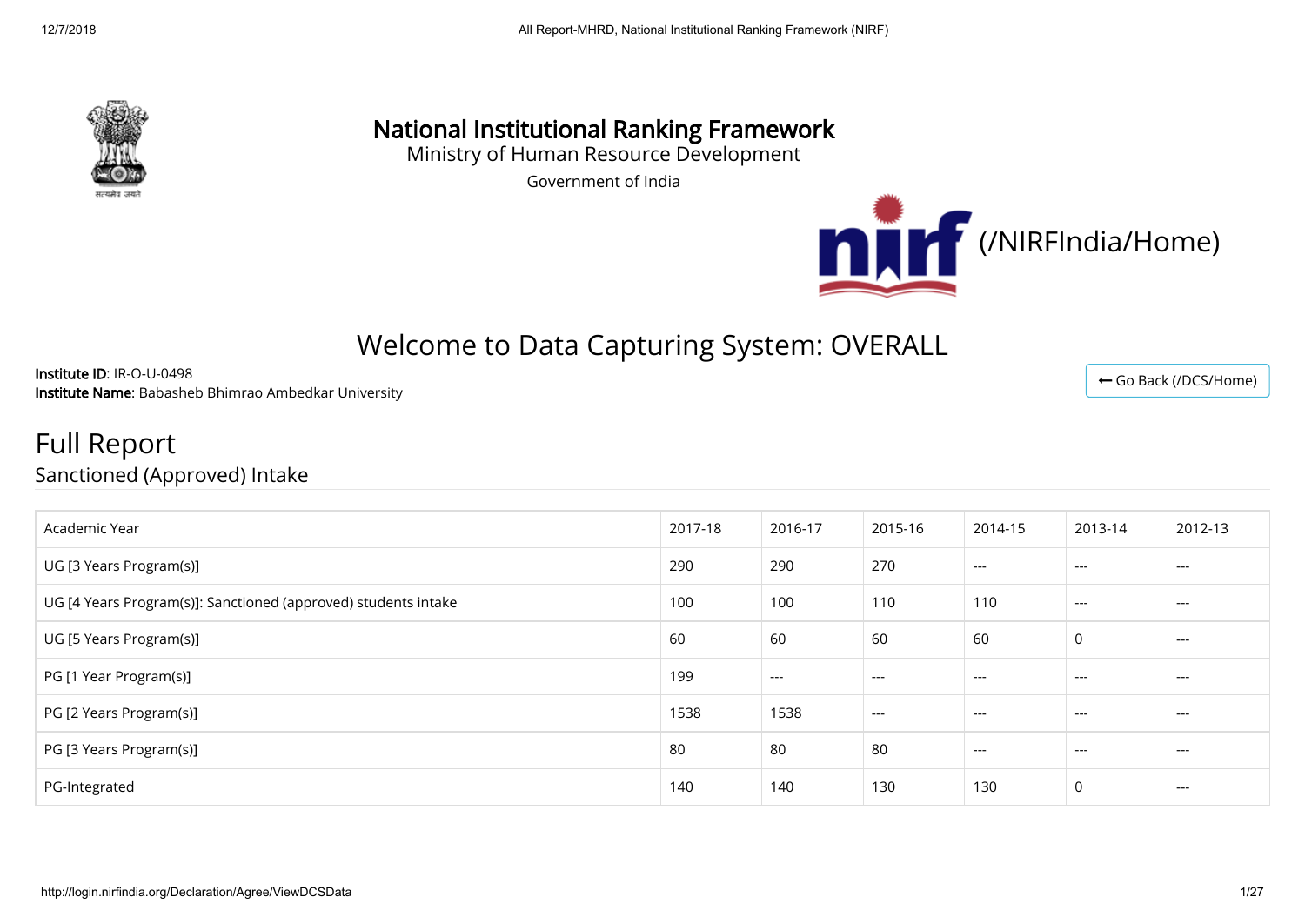### Total Actual Student Strength (Program(s) Offered by Your Institution)

| (All<br>programs<br>of all years) | No. of<br>Male<br>Students | No. of<br>Female<br>Students | Total<br>Students | Within<br>State<br>(Including<br>male &<br>female) | Outside<br>State<br>(Including<br>male &<br>female) | Outside<br>Country<br>(Including<br>male &<br>female) | Economically<br>Backward<br>(Including<br>male &<br>female) | Socially<br>Challenged<br>(SC+ST+OBC<br>Including<br>male &<br>female) | No. of students<br>receiving full<br>tuition fee<br>reimbursement<br>from the State<br>and Central<br>Government | No. of students<br>receiving full<br>tuition fee<br>reimbursement<br>from<br>Institution<br>Funds | No. of students<br>receiving full<br>tuition fee<br>reimbursement<br>from the<br>Private Bodies | No. of students<br>who are not<br>receiving full<br>tuition fee<br>reimbursement |
|-----------------------------------|----------------------------|------------------------------|-------------------|----------------------------------------------------|-----------------------------------------------------|-------------------------------------------------------|-------------------------------------------------------------|------------------------------------------------------------------------|------------------------------------------------------------------------------------------------------------------|---------------------------------------------------------------------------------------------------|-------------------------------------------------------------------------------------------------|----------------------------------------------------------------------------------|
| UG [3 Years<br>Program(s)]        | 118                        | 89                           | 207               | 190                                                | 17                                                  | $\mathsf 0$                                           | 74                                                          | 120                                                                    | 190                                                                                                              | $\mathsf{O}$                                                                                      | $\mathsf{O}\xspace$                                                                             | 4                                                                                |
| UG [4 Years<br>Program(s)]        | 455                        | 99                           | 554               | 547                                                | $\overline{7}$                                      | $\mathsf{O}$                                          | $\mathsf 0$                                                 | 250                                                                    | 250                                                                                                              | $\mathsf{O}$                                                                                      | $\mathsf 0$                                                                                     | $\mathsf{O}$                                                                     |
| UG [5 Years<br>Program(s)]        | 68                         | 45                           | 113               | 110                                                | 3                                                   | $\mathsf{O}$                                          | 16                                                          | 50                                                                     | 32                                                                                                               | $\mathsf{O}\xspace$                                                                               | $\mathsf 0$                                                                                     | 34                                                                               |
| PG [1 Years<br>Program(s)]        | 29                         | 33                           | 62                | 58                                                 | 4                                                   | $\mathbf{0}$                                          | 5                                                           | 17                                                                     | 20                                                                                                               | $\mathsf{O}$                                                                                      | $\mathbf 0$                                                                                     | $\overline{2}$                                                                   |
| PG [2 Years<br>Program(s)]        | 551                        | 431                          | 982               | 904                                                | 78                                                  | $\mathsf{O}$                                          | 151                                                         | 430                                                                    | 550                                                                                                              | $\mathsf{O}$                                                                                      | $\mathbf 0$                                                                                     | 31                                                                               |
| PG [3 Years<br>Program(s)]        | 71                         | 40                           | 111               | 111                                                | 0                                                   | $\mathbf 0$                                           | 0                                                           | 62                                                                     | 60                                                                                                               | $\mathsf{O}$                                                                                      | $\mathbf 0$                                                                                     | $\overline{2}$                                                                   |
| PG-<br>Integrated                 | 30                         | 29                           | 59                | 58                                                 |                                                     | $\mathsf{O}$                                          | $\mathsf 0$                                                 | 28                                                                     | 25                                                                                                               | $\mathsf 0$                                                                                       | $\mathsf 0$                                                                                     | 3                                                                                |

## Placement & Higher Studies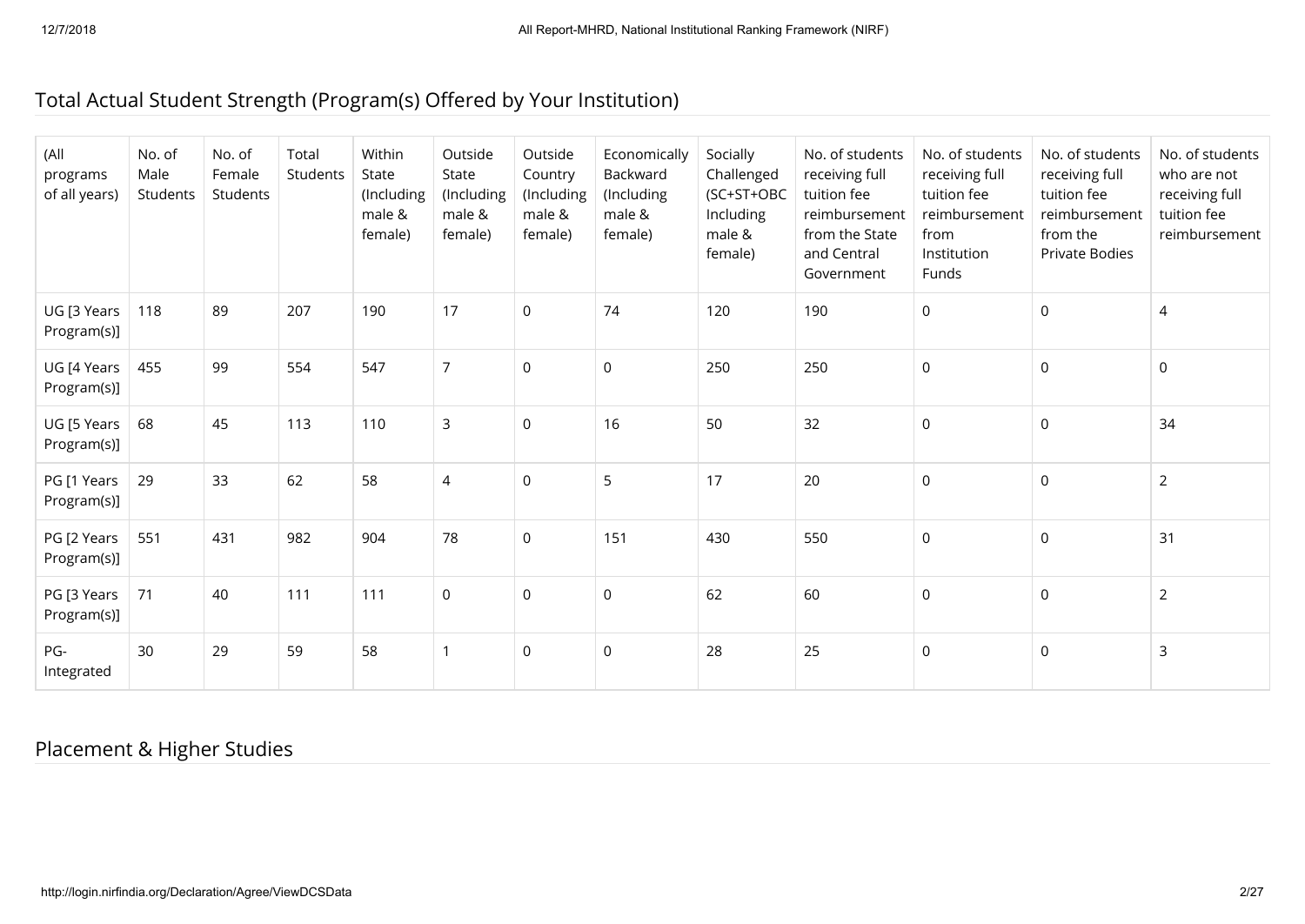|                  |                                                     | UG [3 Years Program(s)]: Placement & higher studies for previous 3 years                                                          |                  |                                                      |                  |                                                                |                              |                                                            |                                                          |
|------------------|-----------------------------------------------------|-----------------------------------------------------------------------------------------------------------------------------------|------------------|------------------------------------------------------|------------------|----------------------------------------------------------------|------------------------------|------------------------------------------------------------|----------------------------------------------------------|
| Academic<br>Year | No. of first year<br>students intake in<br>the year | No. of first year<br>students admitted in<br>the year                                                                             | Academic<br>Year | No. of students<br>admitted through<br>Lateral entry | Academic<br>Year | No. of students<br>graduating in<br>minimum stipulated<br>time | No. of<br>students<br>placed | Median salary of<br>placed<br>graduates (Amount<br>in Rs.) | No. of students<br>selected for<br><b>Higher Studies</b> |
| $(2013-14)$      | $\overline{0}$                                      | $\mathsf{O}$                                                                                                                      | $(2014-15)$      | $\overline{0}$                                       | $(2015-16)$      | $\mathsf{O}$                                                   | 0                            | 0 (Zero)                                                   | $\mathsf{O}$                                             |
| $(2014-15)$      | $\mathsf 0$                                         | $\mathsf{O}\xspace$                                                                                                               | $(2015-16)$ 0    |                                                      | $(2016-17)$      | $\mathsf{O}$                                                   | 0                            | 0 (Zero)                                                   | $\mathsf{O}$                                             |
| $(2015-16)$      | 270                                                 | 130                                                                                                                               | $(2016-17)$ 0    |                                                      | $(2017-18)$      | 115                                                            | 60                           | 350000 (Three Lakhs<br>Fifty Thousand only)                | 55                                                       |
| Academic<br>Year | No. of first year<br>students intake in<br>the year | UG [4 Years Program(s)]: Placement & higher studies for previous 3 years<br>No. of first year<br>students admitted in<br>the year | Academic<br>Year | No. of students<br>admitted through<br>Lateral entry | Academic<br>Year | No. of students<br>graduating in<br>minimum stipulated<br>time | No. of<br>students<br>placed | Median salary of<br>placed graduates<br>(Amount in Rs.)    | No. of students<br>selected for<br><b>Higher Studies</b> |
| $(2012-13)$      | 110                                                 | 110                                                                                                                               | $(2013-14)$      | 33                                                   | $(2015-16)$      | 100                                                            | 70                           | 180000 (One lakh<br>eighty thousand<br>only)               | 10                                                       |
| $(2013-14)$      | 110                                                 | 110                                                                                                                               | $(2014-15)$      | 25                                                   | $(2016-17)$      | 100                                                            | 72                           | 180000 (One lakh<br>eighty thousand<br>only)               | 15                                                       |
| $(2014-15)$      | 110                                                 | 110                                                                                                                               | $(2015-16)$      | 30                                                   | $(2017-18)$      | 100                                                            | 65                           | 180000 (One lakh<br>eighty thousand<br>only)               | 12                                                       |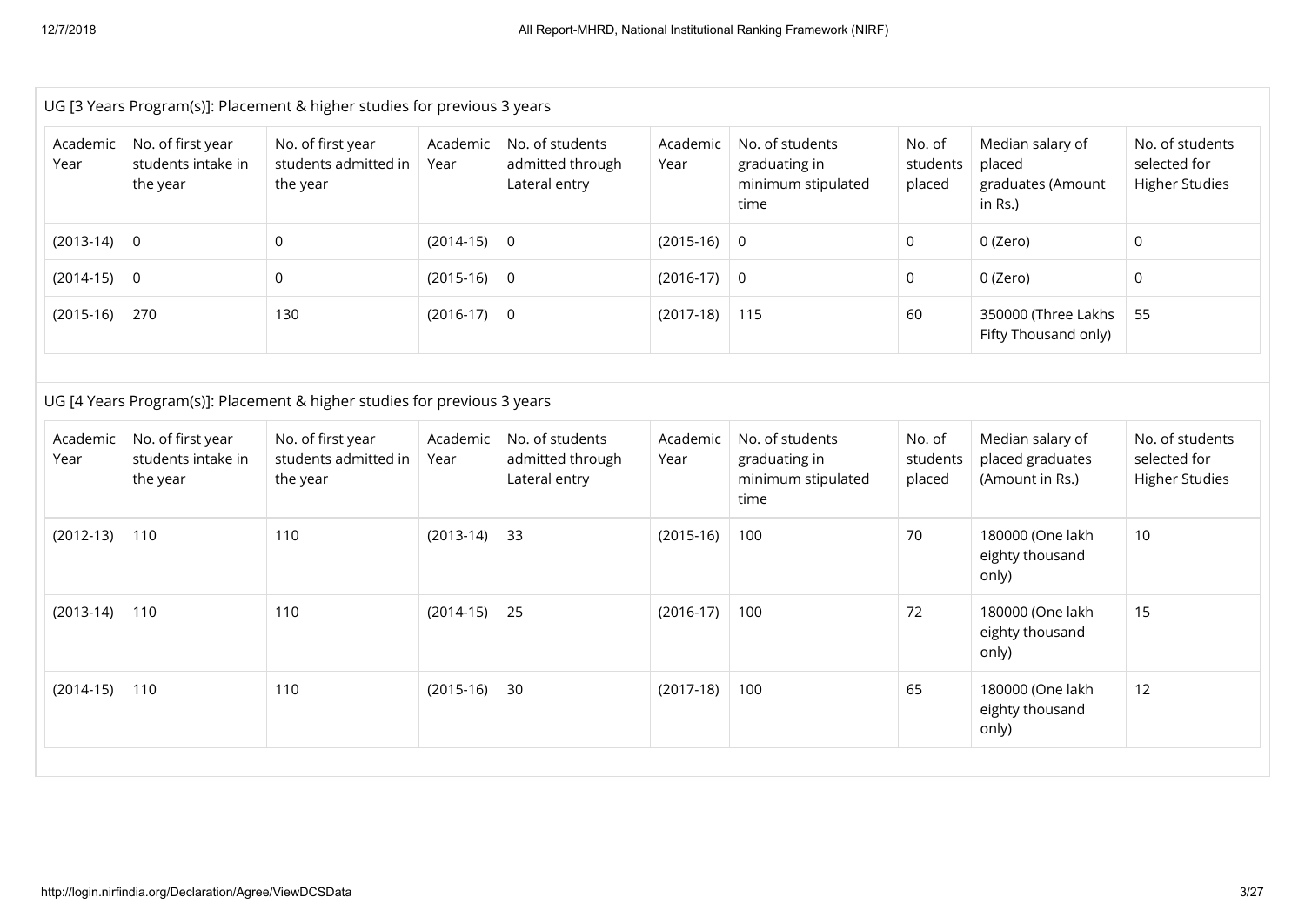|                  | UG [5 Years Program(s)]: Placement & higher studies for previous 3 years |              |                                                       |                  |                                                      |                                                          |                  |                                          |                                                      |                              |                                                                   |   |                                                          |
|------------------|--------------------------------------------------------------------------|--------------|-------------------------------------------------------|------------------|------------------------------------------------------|----------------------------------------------------------|------------------|------------------------------------------|------------------------------------------------------|------------------------------|-------------------------------------------------------------------|---|----------------------------------------------------------|
| Academic<br>Year | No. of first year<br>students intake in<br>the year                      |              | No. of first year<br>students admitted<br>in the year | Academic<br>Year | No. of students<br>admitted through<br>Lateral entry |                                                          | Academic<br>Year | No. of students<br>graduating in<br>time | minimum stipulated                                   | No. of<br>students<br>placed | Median salary of placed<br>graduates per annum<br>(Amount in Rs.) |   | No. of students<br>selected for<br><b>Higher Studies</b> |
| 2011-12          | $\mathbf 0$                                                              | $\mathsf{O}$ |                                                       | 2012-13          | $\mathsf{O}\xspace$                                  |                                                          | 2015-16          | 0                                        |                                                      | $\Omega$                     | 0 (Zero)                                                          |   | $\mathsf{O}$                                             |
| 2012-13          | $\mathbf 0$                                                              | 0            |                                                       | 2013-14          | 0                                                    |                                                          | 2016-17          | 0                                        |                                                      | $\mathbf{0}$                 | 0 (Zero)                                                          |   | 0                                                        |
| 2013-14          | $\mathbf 0$                                                              | $\mathsf{O}$ |                                                       | 2014-15          | $\mathsf{O}\xspace$                                  |                                                          | 2017-18          | 0                                        |                                                      | 0                            | 0 (Zero)                                                          |   | 0                                                        |
|                  |                                                                          |              |                                                       |                  |                                                      |                                                          |                  |                                          |                                                      |                              |                                                                   |   |                                                          |
|                  | PG [1 year Program]: Placement & higher studies for previous 3 years     |              |                                                       |                  |                                                      |                                                          |                  |                                          |                                                      |                              |                                                                   |   |                                                          |
| Academic<br>Year | No. of first year<br>students intake in the<br>year                      |              | No. of first year students<br>admitted in the year    |                  | Academic<br>Year                                     | No. of students graduating in<br>minimum stipulated time |                  | No. of<br>students<br>placed             | Median salary of placed<br>graduates (Amount in Rs.) |                              | No. of students selected<br>for Higher Studies                    |   |                                                          |
| $(2015-16)$      | $\mathbf 0$                                                              |              | 0                                                     |                  | $(2015-16)$ 0                                        |                                                          |                  |                                          | 0                                                    | 0 (Zero)                     |                                                                   | 0 |                                                          |
| $(2016-17)$      | 0                                                                        |              | 0                                                     |                  | $(2016-17)$ 0                                        |                                                          |                  |                                          | 0                                                    | 0 (Zero)                     |                                                                   | 0 |                                                          |
| $(2017-18)$      | 199                                                                      |              | 150                                                   |                  | $(2017-18)$                                          | 136                                                      |                  |                                          | 75                                                   | thousand only)               | 350000 (Three Lkahs fifty                                         | 9 |                                                          |
|                  |                                                                          |              |                                                       |                  |                                                      |                                                          |                  |                                          |                                                      |                              |                                                                   |   |                                                          |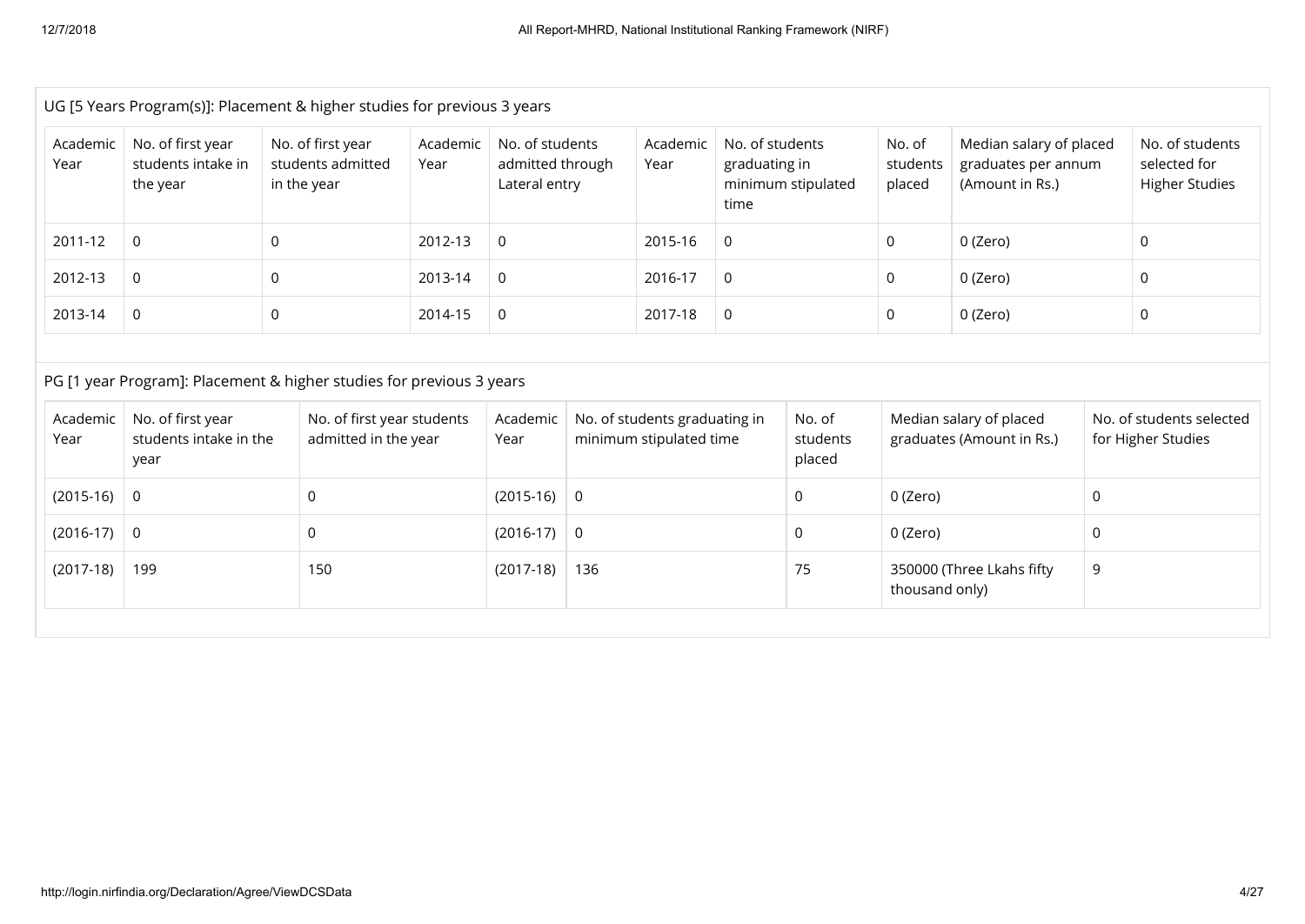|                  |                                                     | PG [2 Years Program(s)]: Placement & higher studies for previous 3 years |                  |                                  |                   |                                                          |                       |                                             |                              |                                                         |    |                                                          |
|------------------|-----------------------------------------------------|--------------------------------------------------------------------------|------------------|----------------------------------|-------------------|----------------------------------------------------------|-----------------------|---------------------------------------------|------------------------------|---------------------------------------------------------|----|----------------------------------------------------------|
| Academic<br>Year | No. of first year<br>students intake in the<br>year | No. of first year students<br>admitted in the year                       |                  | Academic<br>Year                 |                   | No. of students graduating in<br>minimum stipulated time |                       | No. of<br>students<br>placed                | Median salary of placed      | graduates (Amount in Rs.)                               |    | No. of students selected<br>for Higher Studies           |
| $(2014-15)$      | 240                                                 | 189                                                                      |                  |                                  | $(2015-16)$<br>87 |                                                          | 75                    | 350000 (Three lakhs fifty<br>thousand only) |                              | 12                                                      |    |                                                          |
| $(2015-16)$      | 240                                                 | 115                                                                      |                  | $(2016-17)$                      | 113               |                                                          |                       | 80                                          | thousand only)               | 350000 (Three lakhs fifty                               | 33 |                                                          |
| $(2016-17)$      | 1538                                                | 800                                                                      |                  | $(2017-18)$                      | 750               |                                                          |                       | 500                                         | thousand only)               | 350000 (Three lakhs fifty                               | 15 |                                                          |
|                  |                                                     | PG [3 Years Program(s)]: Placement & higher studies for previous 3 years |                  |                                  |                   |                                                          |                       |                                             |                              |                                                         |    |                                                          |
| Academic<br>Year | No. of first year<br>students intake in<br>the year | No. of first year<br>students admitted in<br>the year                    | Academic<br>Year | No. of students<br>Lateral entry | admitted through  | Academic<br>Year                                         | graduating in<br>time | No. of students<br>minimum stipulated       | No. of<br>students<br>placed | Median salary of<br>placed graduates<br>(Amount in Rs.) |    | No. of students<br>selected for<br><b>Higher Studies</b> |
| $(2013-14)$      | 80                                                  | 69                                                                       | $(2014-15)$ 0    |                                  |                   | $(2015-16)$                                              | 65                    |                                             | 45                           | 350000 (Three lakhs<br>fifty thousand only)             |    | 5                                                        |
| $(2014-15)$      | 80                                                  | 70                                                                       | $(2015-16)$ 0    |                                  |                   | $(2016-17)$                                              | 70                    |                                             | 66                           | 350000 (Three lakhs<br>fifty thousand only)             |    | $\overline{2}$                                           |
| $(2015-16)$      | 80                                                  | 76                                                                       | $(2016-17)$ 0    |                                  |                   | $(2017-18)$                                              | 76                    |                                             | 55                           | 350000 (Three lakhs<br>fifty thousand only)             |    | 3                                                        |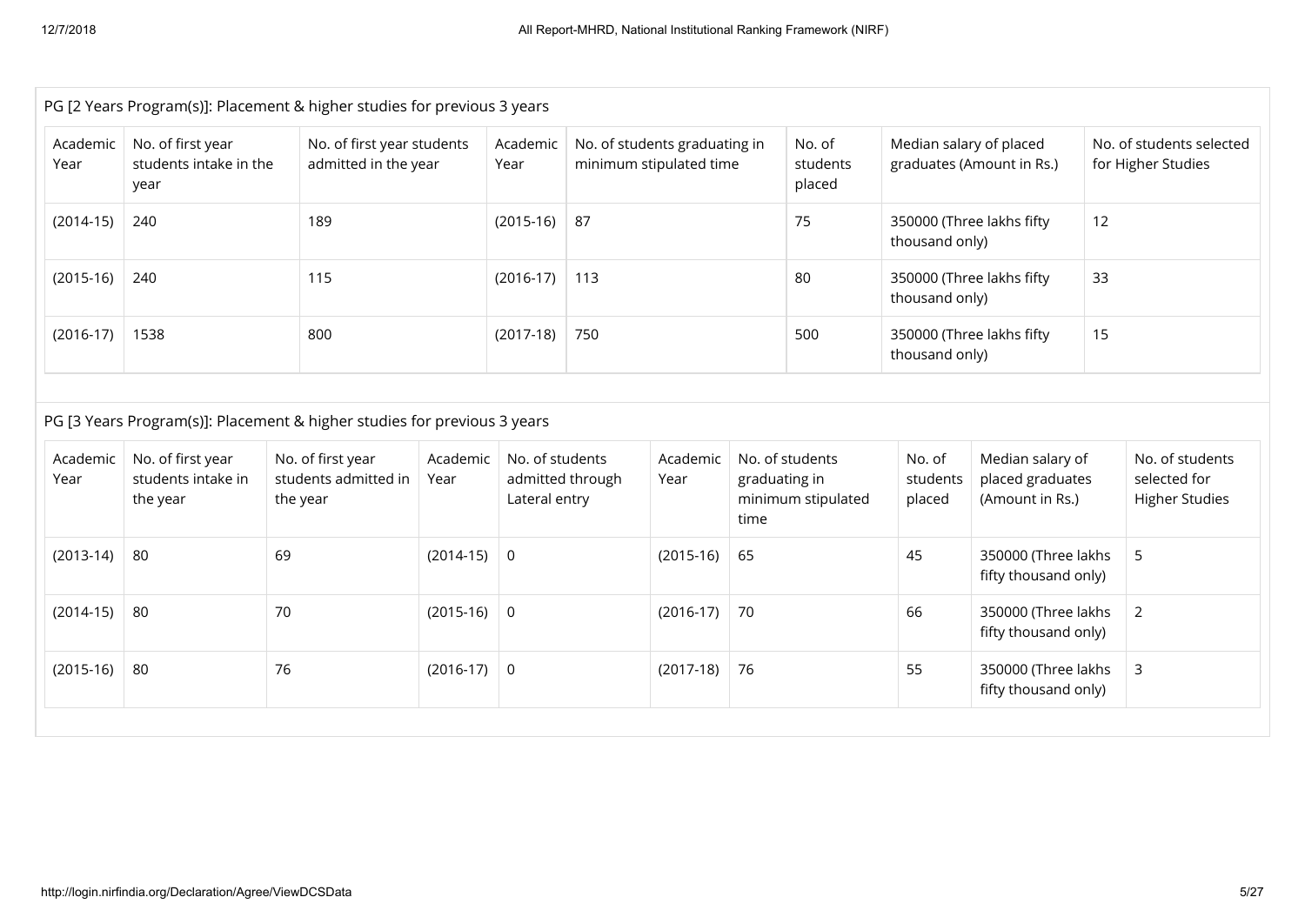|                  | PG-Integrated [5 Years Program(s)]: Placement & higher studies for previous 3 years |                                                    |                  |                                                          |                              |                                                      |                                                |  |  |
|------------------|-------------------------------------------------------------------------------------|----------------------------------------------------|------------------|----------------------------------------------------------|------------------------------|------------------------------------------------------|------------------------------------------------|--|--|
| Academic<br>Year | No. of first year<br>students intake in the<br>year                                 | No. of first year students<br>admitted in the year | Academic<br>Year | No. of students graduating in<br>minimum stipulated time | No. of<br>students<br>placed | Median salary of placed<br>graduates (Amount in Rs.) | No. of students selected<br>for Higher Studies |  |  |
| $(2011-12)$ 0    |                                                                                     | 0                                                  | $(2015-16)$ 0    |                                                          | 0                            | 0 (Zero)                                             | 0                                              |  |  |
| $(2012-13)$ 0    |                                                                                     | 0                                                  | $(2016-17)$ 0    |                                                          |                              | 0 (Zero)                                             | 0                                              |  |  |
| $(2013-14)$ 0    |                                                                                     | 0                                                  | $(2017-18)$ 0    |                                                          | 0                            | 0 (Zero)                                             | 0                                              |  |  |
|                  |                                                                                     |                                                    |                  |                                                          |                              |                                                      |                                                |  |  |

### Ph.D Student Details

| Ph.D (Student pursuing doctoral program till 2017-18; Students admitted in the academic year 2018-19 should not be entered here.) |         |                       |         |                |  |  |  |
|-----------------------------------------------------------------------------------------------------------------------------------|---------|-----------------------|---------|----------------|--|--|--|
|                                                                                                                                   |         | <b>Total Students</b> |         |                |  |  |  |
| Full Time                                                                                                                         | 496     |                       |         |                |  |  |  |
| Part Time                                                                                                                         | 0       |                       |         |                |  |  |  |
|                                                                                                                                   |         |                       |         |                |  |  |  |
| No. of Ph.D students graduated (including Integrated Ph.D)                                                                        |         |                       |         |                |  |  |  |
|                                                                                                                                   | 2017-18 |                       | 2016-17 | 2015-16        |  |  |  |
| Full Time                                                                                                                         | 63      |                       | 64      | 56             |  |  |  |
| Part Time                                                                                                                         |         |                       |         | $\overline{2}$ |  |  |  |
|                                                                                                                                   |         |                       |         |                |  |  |  |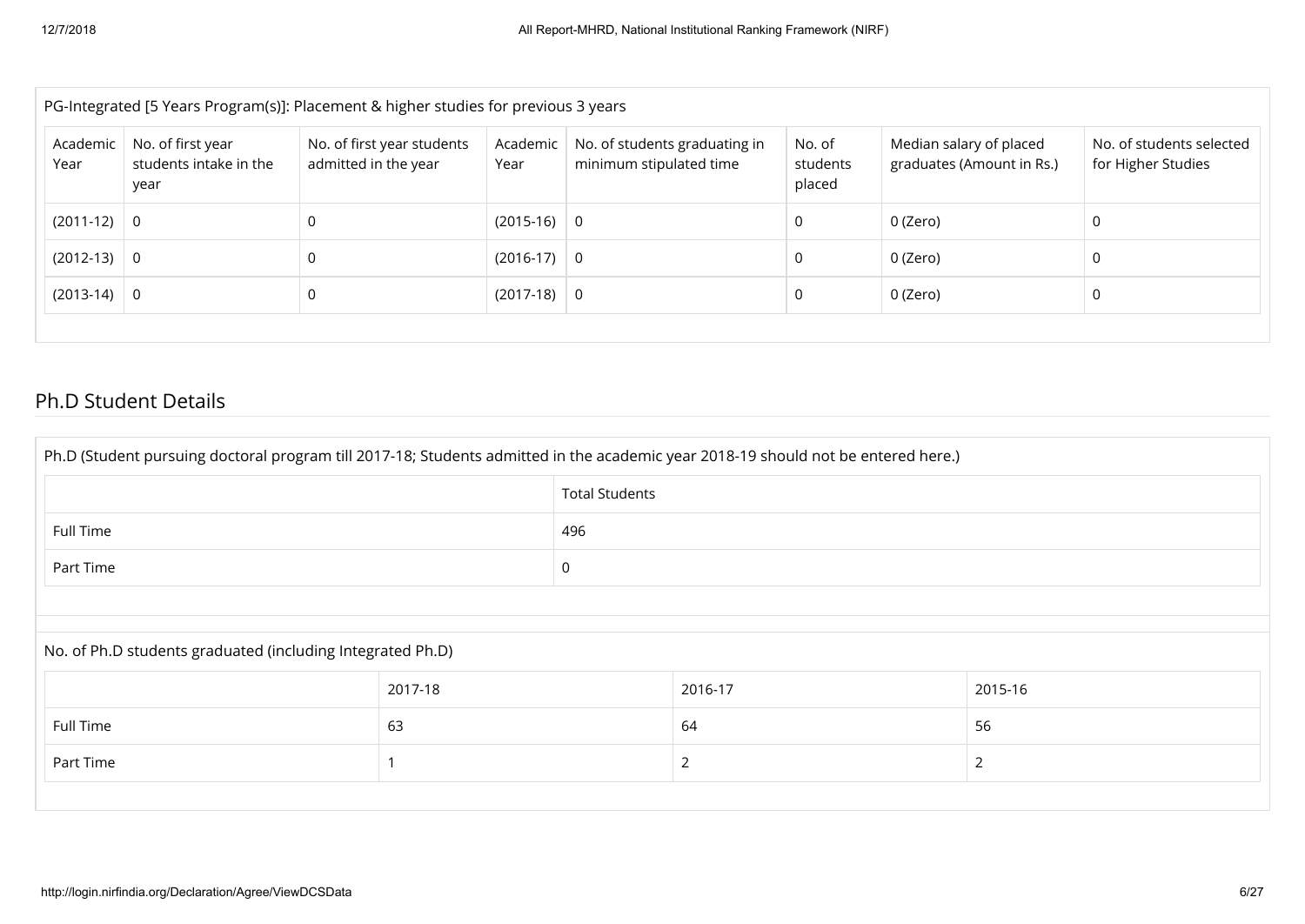## Financial Resources: Utilised Amount for the Capital & Operational expenditure for previous 3 years

| <b>Financial Year</b>                                                                                                                            | 2017-18                                                                                          | 2016-17                                                                                                 | 2015-16                                                                                              |  |  |  |  |  |
|--------------------------------------------------------------------------------------------------------------------------------------------------|--------------------------------------------------------------------------------------------------|---------------------------------------------------------------------------------------------------------|------------------------------------------------------------------------------------------------------|--|--|--|--|--|
|                                                                                                                                                  | <b>Utilised Amount</b>                                                                           | Utilised Amount                                                                                         | Utilised Amount                                                                                      |  |  |  |  |  |
| Annual Capital Expenditure on Academic Activities and Resources (excluding expenditure on buildings)                                             |                                                                                                  |                                                                                                         |                                                                                                      |  |  |  |  |  |
| Library                                                                                                                                          | 0 (Not applicable)                                                                               | 1611774 (Sixteen lakhs eleven thou<br>sand seven hundred seventy four<br>only)                          | 15621952 (One crore fifty six lakhs<br>twenty one thousand nine hundre<br>d fifty two only)          |  |  |  |  |  |
| New Equipment for Laboratories                                                                                                                   | 53725990 (Five crore thirty seven I<br>akhs twenty five thousand nine hu<br>ndred ninety only)   | 43723424 (Four crore thirty seven I<br>akhs twenty three thousand four h<br>undred twenty four only)    | 18106516 (One crore eighty one la<br>khs six thousand five hundred sixt<br>een only)                 |  |  |  |  |  |
| <b>Engineering Workshops</b>                                                                                                                     | 0 (Not applicable)                                                                               | 0 (Not applicable)                                                                                      | 0 (Not applicable)                                                                                   |  |  |  |  |  |
| Other expenditure on creation of Capital Assets (excluding expenditure<br>on Land and Building)                                                  | 15385841 (One crore fifty three lak<br>hs eighty five thousand eight hund<br>red forty one only) | 19625515 (One crore eighty one la<br>khs six thousand five hundred sixt<br>een only)                    | 13202645 (One crore thirty two lak<br>hs two thousand six hundred forty<br>five only)                |  |  |  |  |  |
| <b>Annual Operational Expenditure</b>                                                                                                            |                                                                                                  |                                                                                                         |                                                                                                      |  |  |  |  |  |
| Salaries (Teaching and Non Teaching staff)                                                                                                       | 408334022 (Forty crore eighty thre<br>e lakhs thirty four thousand and tw<br>enty two only)      | 324117856 (Thirty two crore forty o<br>ne lakhs seventeen thousand eight<br>hundred fifty six only)     | 451897113 (Forty five crore eightee<br>n lakhs ninety seven thousand one<br>hundred thirteen only)   |  |  |  |  |  |
| Maintenance of Academic Infrastructure or consumables, other running<br>expenditures etc. (excluding maintenance of hostels and allied services) | 353965086 (Thirty five crore thirty<br>nine lakhs sixty five thousand and<br>eighty six only)    | 268341132 (Twenty six crores eight<br>y three lakhs forty one thousand o<br>ne hundred thirty two only) | 258076342 (Twenty five crores eigh<br>ty lakhs seventy six thousand three<br>hundred forty two only) |  |  |  |  |  |
| Seminars/Conferences/Workshops                                                                                                                   | 4153745 (Forty one lakhs fifty thre<br>e thousand seven hundred forty fiv<br>e only)             | 11742345 (One crore seventeen la<br>khs forty two thousand three hund<br>red forty five only)           | 15194254 (One crore fifty one lakh<br>s ninety four thousand two hundre<br>d fifty four only)        |  |  |  |  |  |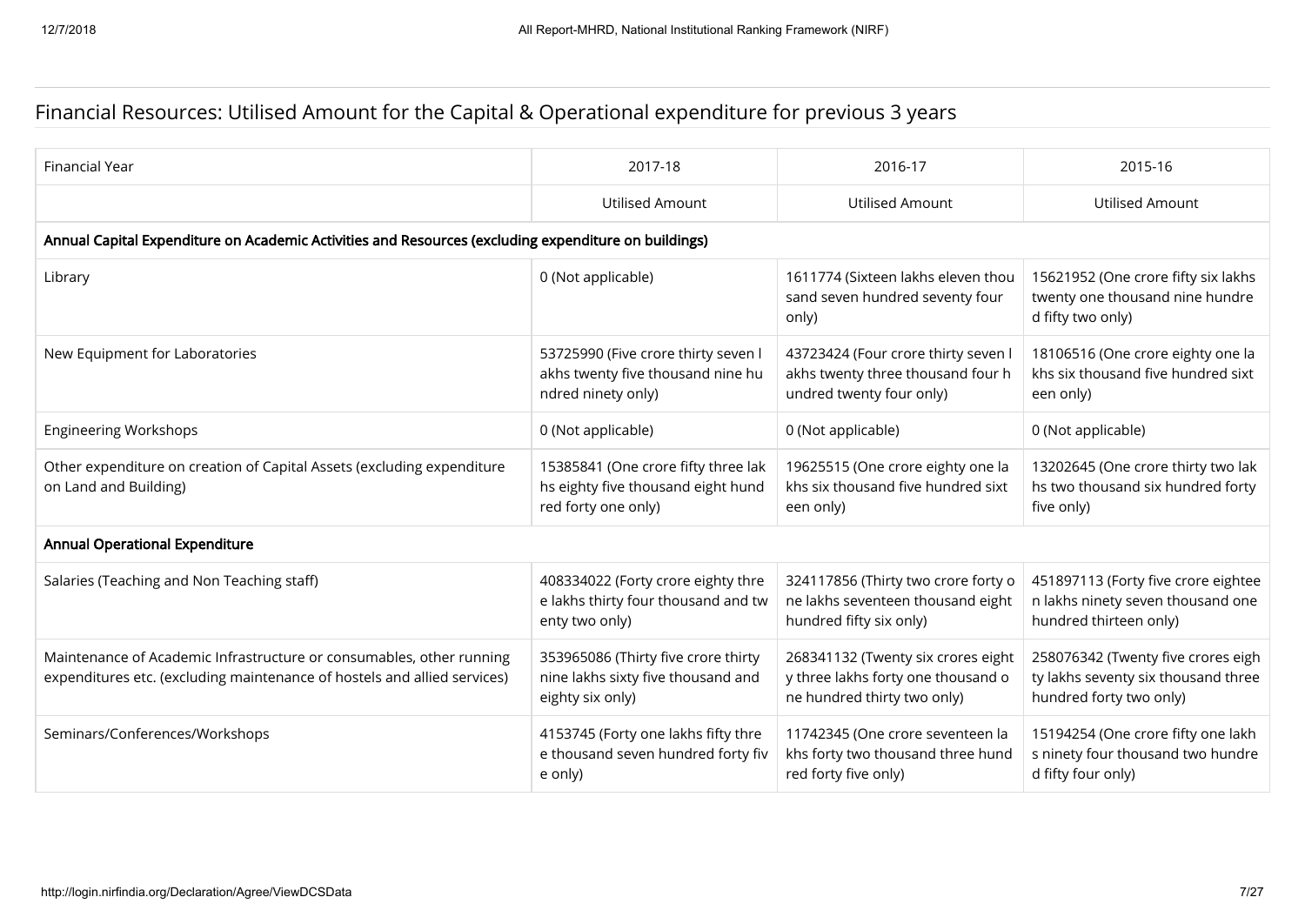#### IPR

| Calendar year            | 2017 | 2016 | 2015 |
|--------------------------|------|------|------|
| No. of Patents Published |      |      |      |
| No. of Patents Granted   |      |      |      |

## Sponsored Research Details

| Financial Year                                     | 2017-18                                              | 2016-17                                                                          | 2015-16                                                                       |
|----------------------------------------------------|------------------------------------------------------|----------------------------------------------------------------------------------|-------------------------------------------------------------------------------|
| Total no. of Sponsored Projects                    | -41                                                  | 37                                                                               | 34                                                                            |
| Total no. of Funding Agencies                      | 5                                                    | 10                                                                               | 10                                                                            |
| <b>Total Amount Received</b><br>(Amount in Rupees) | 73052000                                             | 31756468                                                                         | 34847669                                                                      |
| Amount Received in Words                           | Seven Crore Thirty Lakhs Fifty Two T<br>housand only | Three crore seventeen lakhs fifty six thousand four hun<br>dred sixty eight only | Three crore twenty one lakh sixteen thousand six hund<br>red eighty nine only |

## Consultancy Project Details

| Financial Year                    | 2017-18 | 2016-17 | 2015-16 |
|-----------------------------------|---------|---------|---------|
| Total no. of Consultancy Projects |         |         |         |
| Total no. of Client Organizations |         |         |         |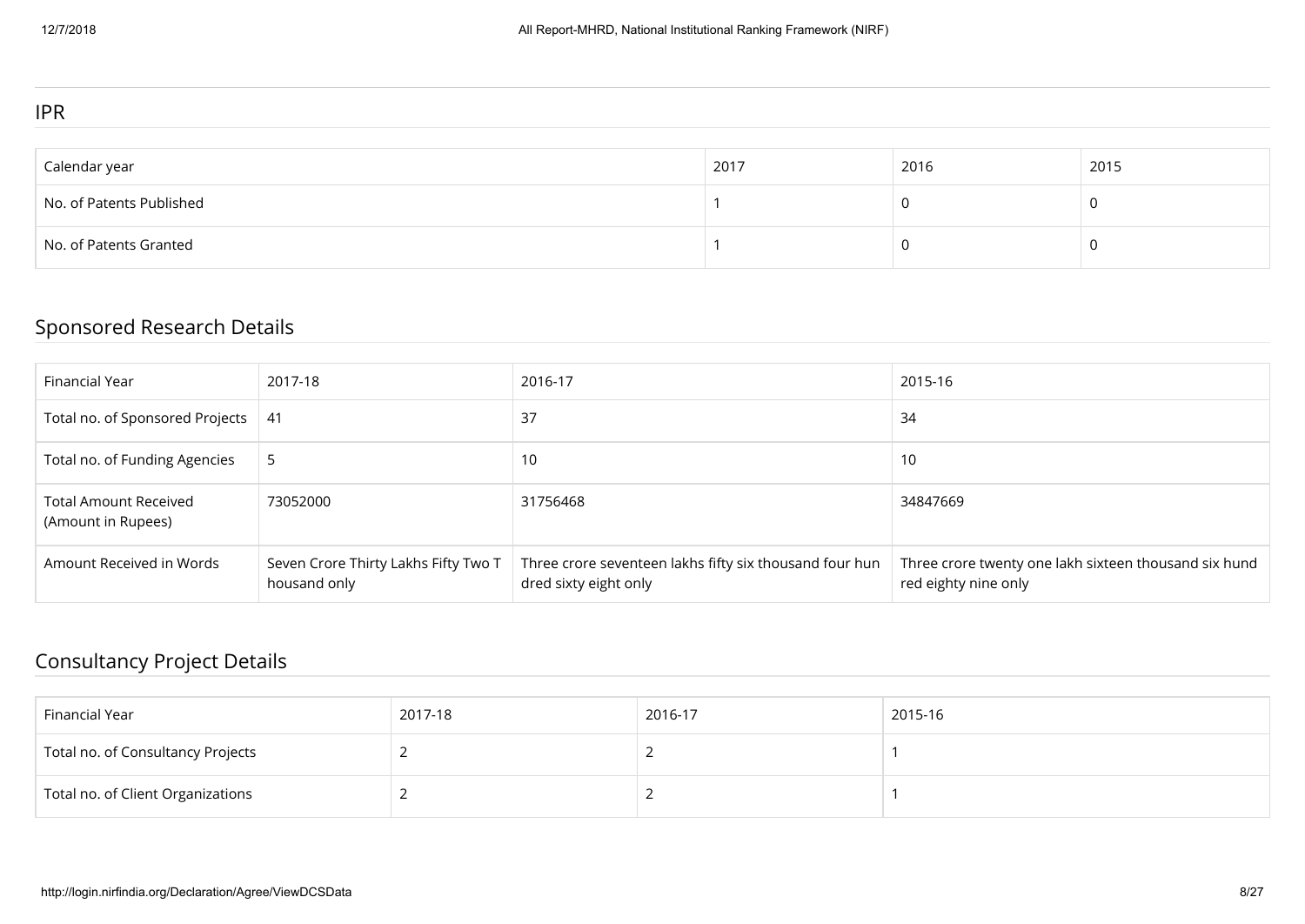| Financial Year                           | 2017-18                       | 2016-17                       | 2015-16                                      |
|------------------------------------------|-------------------------------|-------------------------------|----------------------------------------------|
| Total Amount Received (Amount in Rupees) | 650000                        | 650000                        | 515200                                       |
| Amount Received in Words                 | Six Lakhs Fifty Thousand only | Six Lakhs Fifty Thousand only | Five Lakhs Fifteen Thousand Two Hundred only |

### Executive Development Programs (Minimum one year duration)

| Financial Year                              | 2017-18 | 2016-17 | 2015-16 |
|---------------------------------------------|---------|---------|---------|
| Total no. of Executive Development Programs |         |         | 0       |
| Total no. of Participants                   |         |         | 0       |
| Total Annual Earnings (Amount in Rupees)    |         |         | 0       |
| <b>Total Annual Earnings in Words</b>       | Zero    | Zero    | Zero    |

## PCS Facilities: Facilities of physically challenged students

| 1. Do your institution buildings have Lifts/Ramps?                                                                                                        | Yes, more than 80% of the<br>buildings |
|-----------------------------------------------------------------------------------------------------------------------------------------------------------|----------------------------------------|
| 2. Do your institution have provision for walking aids, includingwheelchairs and transportation from one building to another for handicapped<br>students? | No                                     |
| 3. Do your institution buildings have specially designed toilets for handicapped students?                                                                | Yes, more than 80% of the<br>buildings |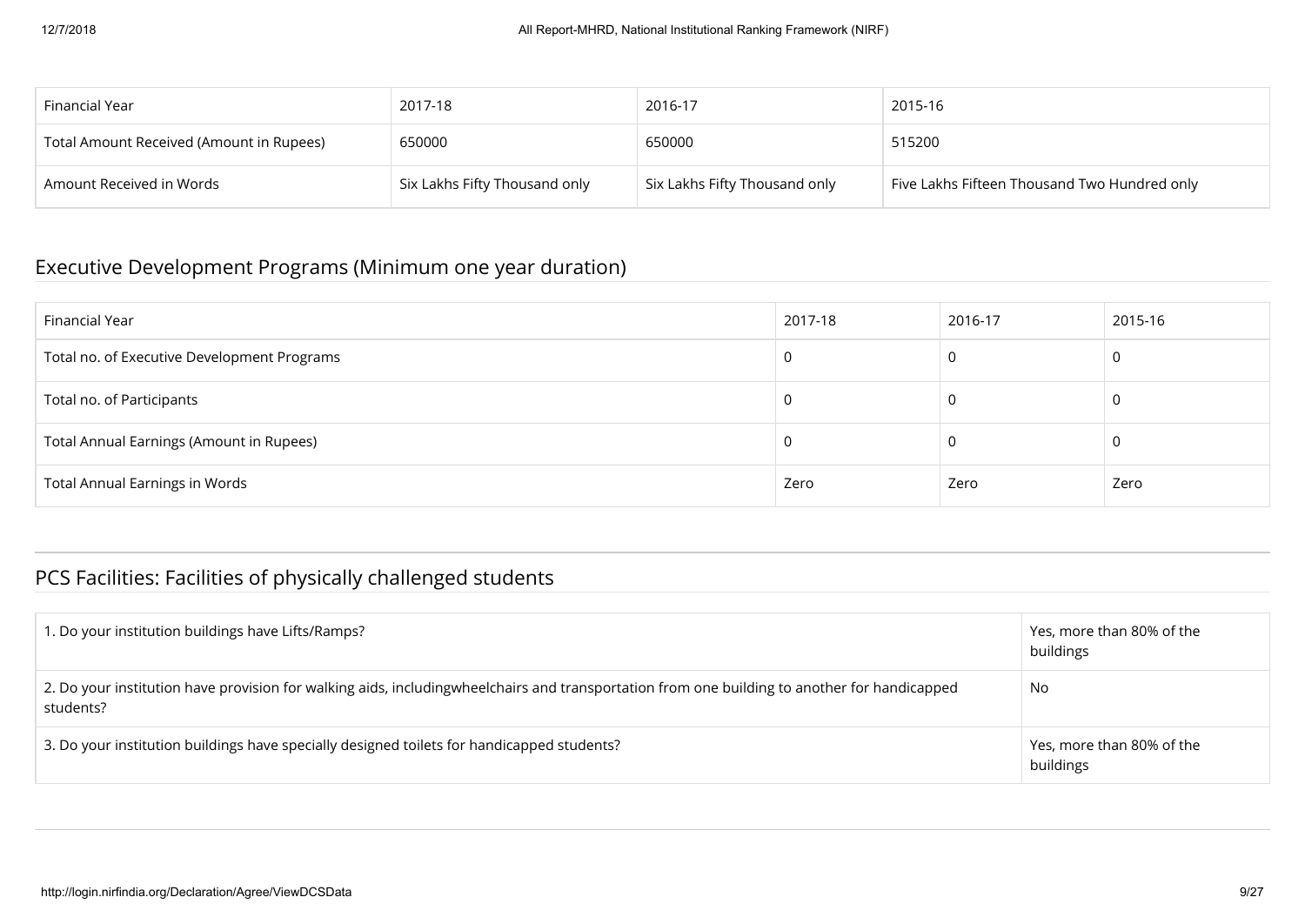### Faculty Details

1. How many faculty members of your institution have received highly reputed national/international awards/recognition from Central government agencies in the previous year (2017-18)? 1

| Srno           | Name                  | Age | Designation | Gender | Qualification | Experience (In<br>Months) | Is Associated<br>Last Year | Currently working with<br>institution? | Joining<br>Date     | Leaving<br>Date | Association<br>type |
|----------------|-----------------------|-----|-------------|--------|---------------|---------------------------|----------------------------|----------------------------------------|---------------------|-----------------|---------------------|
| $\mathbf{1}$   | Abhishek Yadav        | 31  | Other       | Male   | M.Tech        | 12                        | No                         | Yes                                    | $01 - 08 -$<br>2018 | $---$           | Other               |
| $\overline{2}$ | Dr Kuldeep Sahay      | 30  | Other       | Male   | Ph.D          | 12                        | No                         | Yes                                    | $01 - 08 -$<br>2018 | $---$           | Other               |
| $\mathbf{3}$   | Dr Smita Verma        | 29  | Other       | Female | Ph.D          | 12                        | No                         | Yes                                    | $01 - 08 -$<br>2018 | $\overline{a}$  | Other               |
| $\overline{4}$ | Hanuman Maurya        | 30  | Other       | Male   | M.Tech        | 12                        | No                         | Yes                                    | $01 - 08 -$<br>2018 | $---$           | Other               |
| 5              | Neha Gupta            | 33  | Other       | Female | Ph.D          | 65                        | No                         | Yes                                    | $31 - 10 -$<br>2018 | $---$           | Other               |
| 6              | Sachin Banerjee       | 30  | Other       | Male   | M.Tech        | 12                        | No                         | Yes                                    | $01 - 08 -$<br>2018 | $---$           | Other               |
| $\overline{7}$ | Snigdha Pandey        | 28  | Other       | Female | M.Tech        | 12                        | No                         | Yes                                    | $01 - 08 -$<br>2018 | $---$           | Other               |
| 8              | Anamika Tiwari        | 29  | Other       | Female | M.Tech        | 11                        | No                         | Yes                                    | $01 - 08 -$<br>2018 | $---$           | Other               |
| 9              | Dr Lallan Singh Yadav | 30  | Other       | Male   | Ph.D          | 12                        | No                         | Yes                                    | $01 - 08 -$<br>2018 | $---$           | Other               |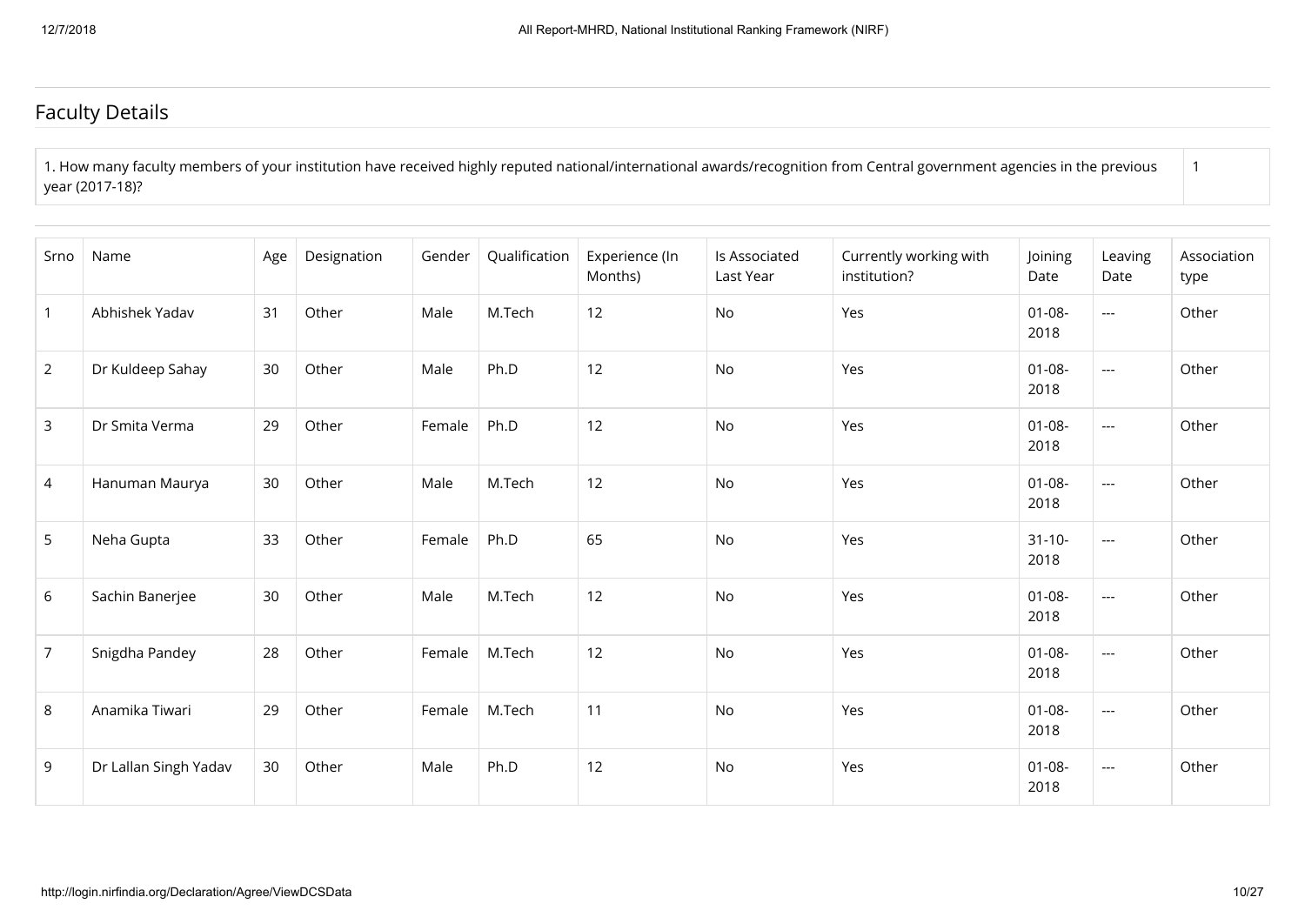| 10 | Dr Subodh Wariya     | 30 | Other | Male   | Ph.D   | 12  | No  | Yes | $01 - 08 -$<br>2018 | ---                      | Other |
|----|----------------------|----|-------|--------|--------|-----|-----|-----|---------------------|--------------------------|-------|
| 11 | Islamuddin           | 28 | Other | Male   | M.Tech | 12  | No  | Yes | $01 - 08 -$<br>2018 | $\overline{\phantom{a}}$ | Other |
| 12 | Nimisha Pandey       | 30 | Other | Female | M.Tech | 12  | No  | Yes | $01 - 08 -$<br>2018 | $\overline{a}$           | Other |
| 13 | Sandeep Saraswat     | 33 | Other | Male   | M.Tech | 72  | Yes | Yes | $01 - 01 -$<br>2018 | $\overline{a}$           | Other |
| 14 | Sumit Kumar          | 30 | Other | Male   | M.Tech | 12  | No  | Yes | $01 - 08 -$<br>2018 | $\overline{a}$           | Other |
| 15 | Anurag Yadav         | 33 | Other | Male   | M.Tech | 60  | No  | Yes | $01 - 08 -$<br>2018 | $\hspace{0.05cm} \ldots$ | Other |
| 16 | Dr Mirza S Jamal Beg | 30 | Other | Male   | Ph.D   | 12  | No  | Yes | $01 - 08 -$<br>2018 | $\cdots$                 | Other |
| 17 | Dr U K Singh         | 30 | Other | Male   | Ph.D   | 12  | No  | Yes | $01 - 08 -$<br>2018 | $\overline{a}$           | Other |
| 18 | Kailash Chandra      | 43 | Other | Male   | M.Tech | 168 | No  | Yes | $01 - 08 -$<br>2018 | $\overline{\phantom{a}}$ | Other |
| 19 | Nitin Kr Jain        | 30 | Other | Male   | M.Tech | 12  | No  | Yes | $01 - 08 -$<br>2018 | $---$                    | Other |
| 20 | Satish Kumar         | 30 | Other | Male   | M.Tech | 12  | No  | Yes | $01 - 08 -$<br>2018 | ---                      | Other |
| 21 | Udit Kumar Singh     | 30 | Other | Male   | M.Tech | 12  | No  | Yes | $01 - 08 -$<br>2018 | ---                      | Other |
| 22 | Divyanjali Singh     | 27 | Other | Female | M.Tech | 5   | No  | Yes | $10-09-$<br>2018    | $\cdots$                 | Other |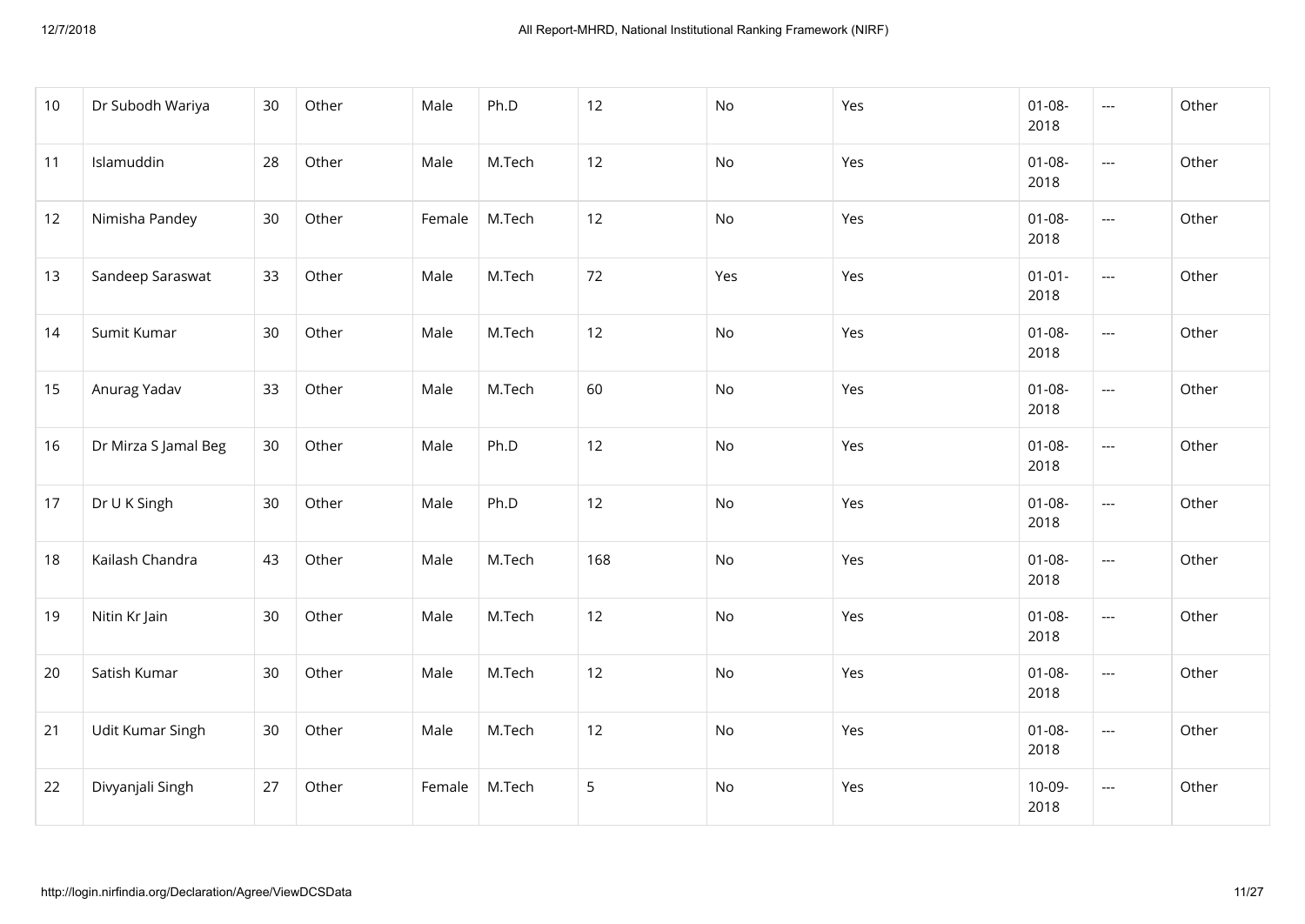| 23 | Dr S P Gupta             | 30 | Other | Male   | Ph.D   | 12  | No  | Yes | $01 - 08 -$<br>2018 | ---                      | Other |
|----|--------------------------|----|-------|--------|--------|-----|-----|-----|---------------------|--------------------------|-------|
| 24 | Gaurav Bafila            | 30 | Other | Male   | M.Tech | 60  | Yes | Yes | $01 - 08 -$<br>2018 | $\overline{\phantom{a}}$ | Other |
| 25 | Mohd Shafeeq Ahmad       | 30 | Other | Male   | M.Tech | 12  | No  | Yes | $01 - 08 -$<br>2018 | ---                      | Other |
| 26 | Prof V K Garg            | 30 | Other | Male   | Ph.D   | 12  | No  | Yes | $01 - 08 -$<br>2018 | $\overline{a}$           | Other |
| 27 | Shobha Rawat             | 25 | Other | Female | M.Tech | 12  | No  | Yes | $01 - 08 -$<br>2018 | ---                      | Other |
| 28 | Ashish Jain              | 30 | Other | Male   | M.Tech | 12  | No  | Yes | $01 - 08 -$<br>2018 | ---                      | Other |
| 29 | Dr R H Khan              | 68 | Other | Male   | Ph.D   | 480 | No  | Yes | $01 - 08 -$<br>2018 | $\cdots$                 | Other |
| 30 | Dr Vinit Kumar           | 30 | Other | Male   | Ph.D   | 12  | No  | Yes | $01 - 08 -$<br>2018 | $\overline{a}$           | Other |
| 31 | Manish Kumar             | 30 | Other | Male   | M.Tech | 12  | No  | Yes | $01 - 08 -$<br>2018 | $\overline{a}$           | Other |
| 32 | Prof Kakkar              | 30 | Other | Male   | Ph.D   | 12  | No  | Yes | $01 - 08 -$<br>2018 | $\overline{\phantom{a}}$ | Other |
| 33 | Satyendra<br>Vishwakarma | 31 | Other | Male   | M.Tech | 12  | No  | Yes | $01 - 08 -$<br>2018 | $\hspace{0.05cm}\ldots$  | Other |
| 34 | Vivek Kumar Yadav        | 30 | Other | Male   | M.Tech | 12  | No  | Yes | $01 - 08 -$<br>2018 | ---                      | Other |
| 35 | Arun Kumar Singh         | 30 | Other | Male   | M.Tech | 12  | No  | Yes | $01 - 08 -$<br>2018 | ---                      | Other |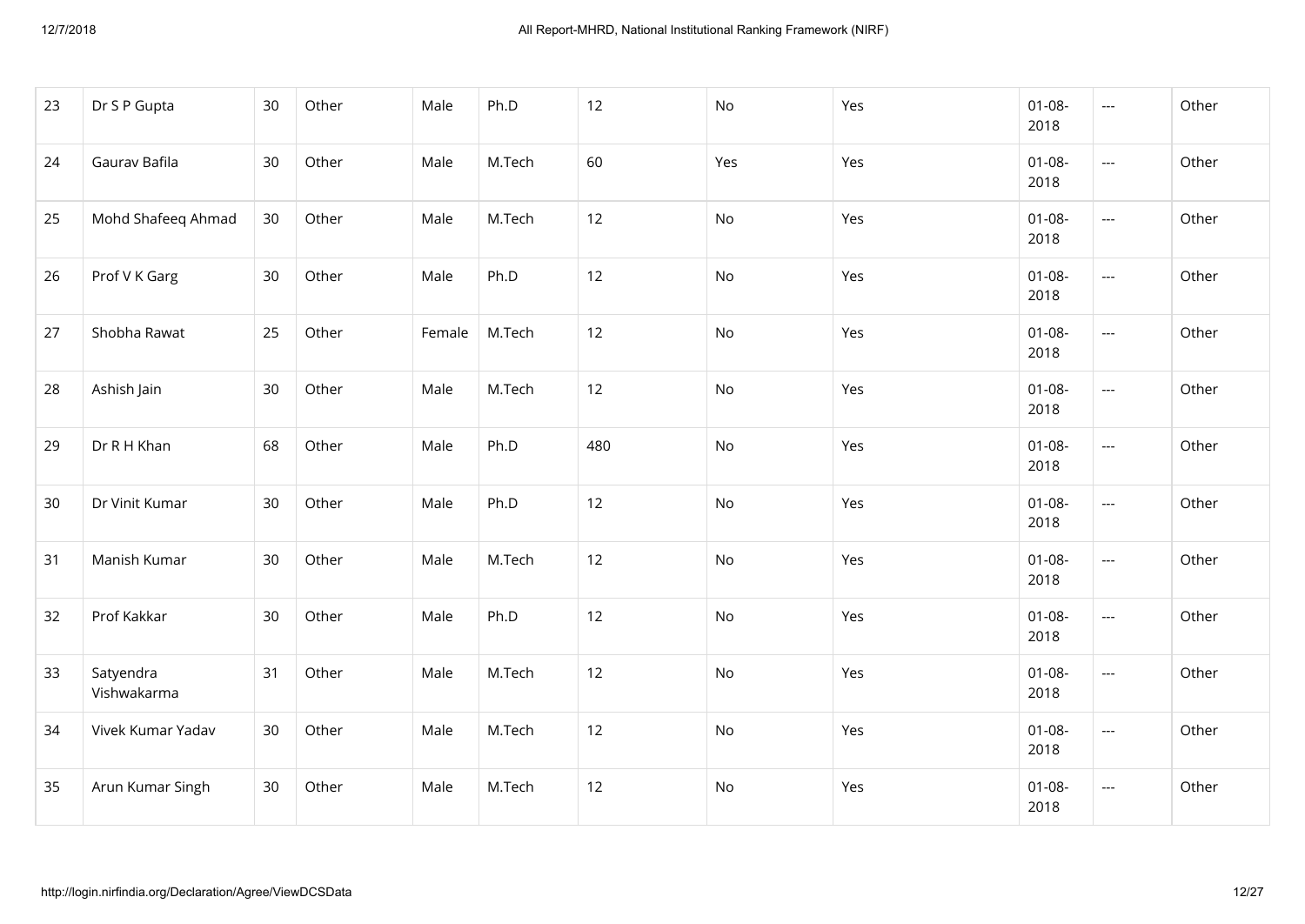| 36 | Dr Puneet Mishra          | 30 | Other | Male   | Ph.D   | 12  | No  | Yes | $01 - 08 -$<br>2018 | $\cdots$                 | Other |
|----|---------------------------|----|-------|--------|--------|-----|-----|-----|---------------------|--------------------------|-------|
| 37 | Dr V B Saran              | 30 | Other | Male   | Ph.D   | 12  | No  | Yes | $01 - 08 -$<br>2018 | $\overline{\phantom{a}}$ | Other |
| 38 | Krishna Chandra           | 28 | Other | Male   | M.Tech | 84  | No  | Yes | $01 - 08 -$<br>2018 | $\overline{a}$           | Other |
| 39 | Priti Maurya              | 36 | Other | Female | M.Tech | 19  | No  | Yes | 05-09-<br>2018      | $\overline{\phantom{a}}$ | Other |
| 40 | Satya Prakash Pandey      | 30 | Other | Male   | M.Tech | 12  | No  | Yes | $01 - 08 -$<br>2018 | $\overline{\phantom{a}}$ | Other |
| 41 | Vartika Gupta             | 30 | Other | Female | M.Tech | 12  | No  | Yes | $01 - 08 -$<br>2018 | $\hspace{0.05cm} \ldots$ | Other |
| 42 | Dr Ganesh Chandra         | 34 | Other | Male   | Ph.D   | 78  | No  | Yes | $01 - 08 -$<br>2018 | $\cdots$                 | Other |
| 43 | Dr Satya Bhushan<br>Verma | 30 | Other | Male   | M.Tech | 12  | No  | Yes | $01 - 08 -$<br>2018 | ---                      | Other |
| 44 | Gopendra Kr Singh         | 27 | Other | Male   | M.Tech | 12  | No  | Yes | $01 - 08 -$<br>2018 | $\overline{a}$           | Other |
| 45 | Navendu Pratap            | 30 | Other | Male   | M.Tech | 12  | No  | Yes | $01 - 08 -$<br>2018 | $\overline{a}$           | Other |
| 46 | Rajneesh Gautam           | 29 | Other | Male   | M.Tech | 17  | No  | Yes | 23-08-<br>2018      | $\overline{\phantom{a}}$ | Other |
| 47 | Shruti Kirti Rastogi      | 30 | Other | Female | M.Tech | 12  | No  | Yes | $01 - 08 -$<br>2018 | ---                      | Other |
| 48 | Ashish Kumar              | 31 | Other | Male   | M.Tech | 102 | Yes | Yes | 27-08-<br>2018      | $\overline{a}$           | Other |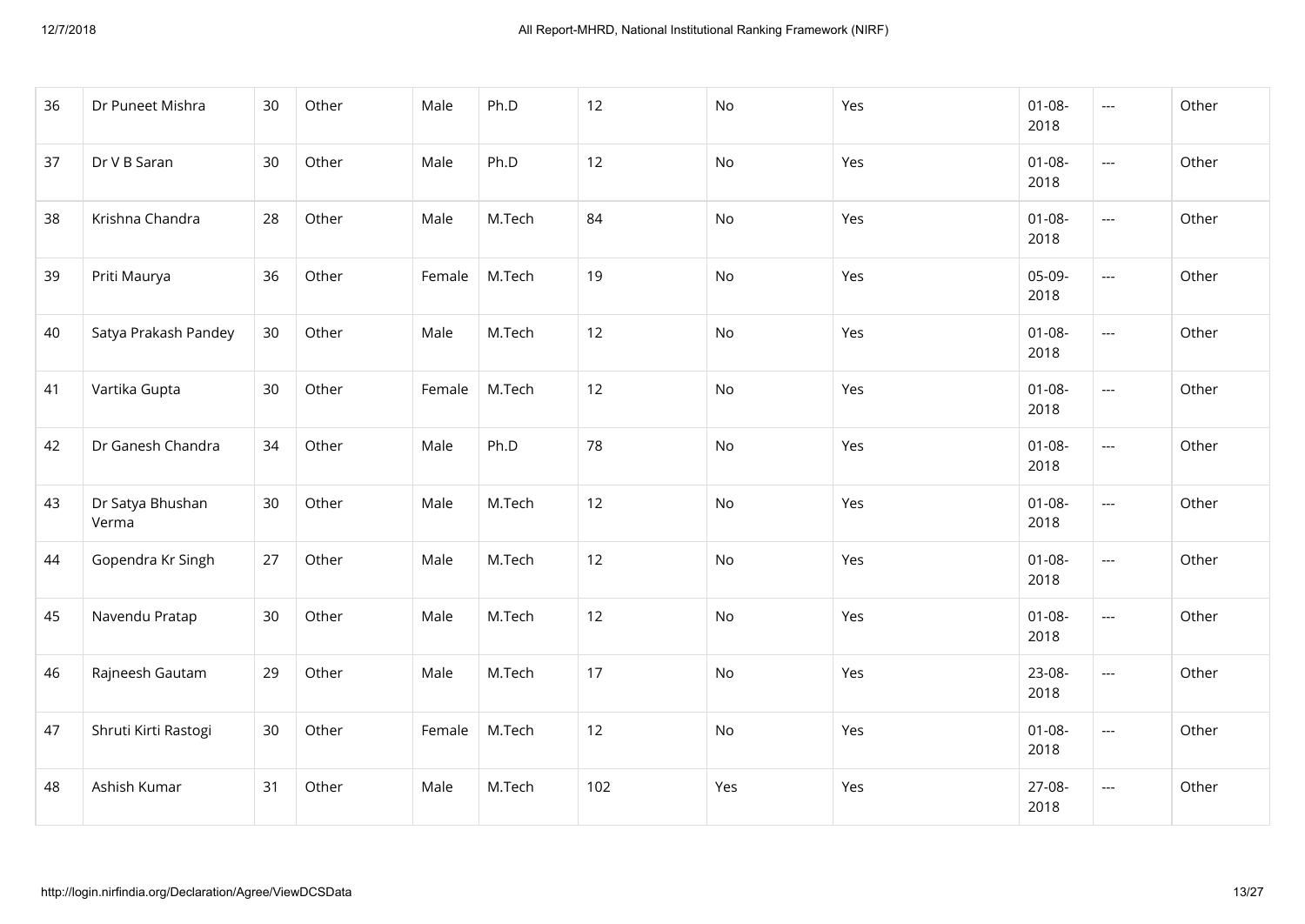| 49 | Dr Richa Srivastawa            | 30 | Other                  | Female | Ph.D       | 12           | No  | Yes | $01 - 08 -$<br>2018 | $---$                    | Other   |
|----|--------------------------------|----|------------------------|--------|------------|--------------|-----|-----|---------------------|--------------------------|---------|
| 50 | Dr Vivek Kr Singh              | 30 | Other                  | Male   | Ph.D       | 12           | No  | Yes | $01 - 08 -$<br>2018 | $---$                    | Other   |
| 51 | Mohd Hamza                     | 25 | Other                  | Male   | M.Tech     | 16           | No  | Yes | 16-08-<br>2018      | ---                      | Other   |
| 52 | Prof Manju Agarwal             | 30 | Other                  | Female | Ph.D       | 12           | No  | Yes | $01 - 08 -$<br>2018 | $\overline{\phantom{a}}$ | Other   |
| 53 | Shailesh Kr Maurya             | 24 | Other                  | Male   | M.Tech     | $\mathbf{1}$ | No  | Yes | $01 - 09 -$<br>2018 | $\overline{\phantom{a}}$ | Other   |
| 54 | <b>Vivek Pathak</b>            | 30 | Other                  | Male   | M.Tech     | 12           | No  | Yes | $01 - 08 -$<br>2018 | ---                      | Other   |
| 55 | Prof S K Bhatnagar             | 65 | Professor              | Male   | Ph.D       | 480          | Yes | Yes | 09-09-<br>1997      | $\overline{\phantom{a}}$ | Regular |
| 56 | Prof Priti Saxena              | 53 | Professor              | Female | Ph.D       | 336          | Yes | Yes | $01-07-$<br>2005    | $\overline{\phantom{a}}$ | Regular |
| 57 | Dr Preeti Misra                | 53 | Professor              | Female | <b>LLD</b> | 225          | Yes | Yes | $30 - 06 -$<br>2005 | $\overline{\phantom{a}}$ | Regular |
| 58 | Dr Shashi Kumar                | 47 | Associate<br>Professor | Male   | Ph.D       | 252          | Yes | Yes | 19-08-<br>1997      | ---                      | Regular |
| 59 | Dr Rashida Ather               | 36 | Assistant<br>Professor | Female | Ph.D       | 116          | Yes | Yes | $20 - 11 -$<br>2008 | $\overline{\phantom{a}}$ | Regular |
| 60 | Dr Sarvesh Kumar<br>Singh      | 43 | Associate<br>Professor | Male   | Ph.D       | 139          | No  | Yes | $17 - 11 -$<br>2017 | ---                      | Regular |
| 61 | Dr Baljeet Kumar<br>Srivastava | 38 | Assistant<br>Professor | Male   | Ph.D       | 148          | No  | Yes | $16 - 11 -$<br>2017 | ---                      | Regular |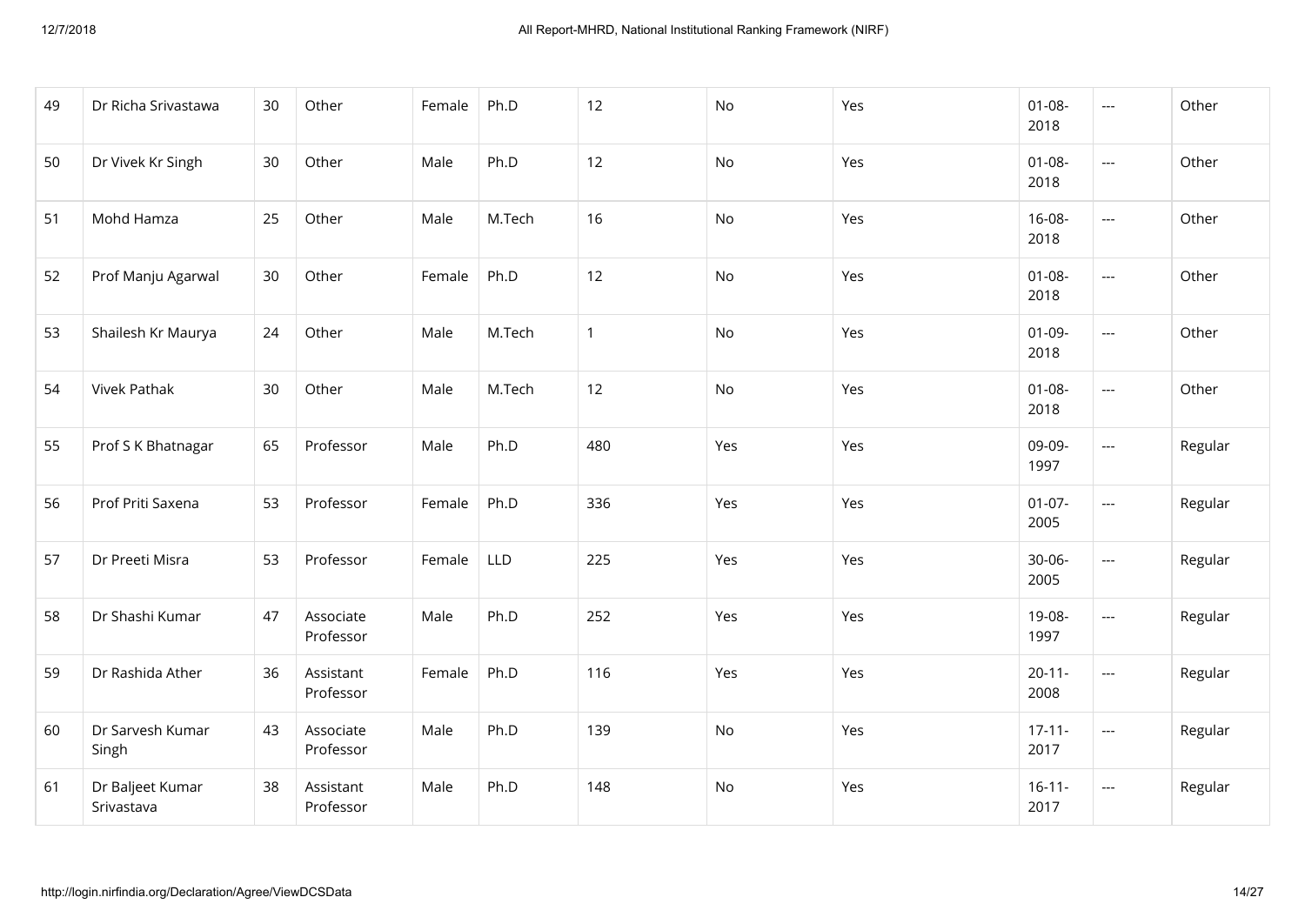| 62 | Dr Shiv Shankar Yadav      | 35 | Assistant<br>Professor | Male   | Ph.D | 37  | <b>No</b> | Yes | $16 - 11 -$<br>2017 | ---            | Regular |
|----|----------------------------|----|------------------------|--------|------|-----|-----------|-----|---------------------|----------------|---------|
| 63 | Dr Namita Jaisal           | 31 | Assistant<br>Professor | Female | Ph.D | 32  | No        | Yes | $17 - 11 -$<br>2017 | $\cdots$       | Regular |
| 64 | Dr Surinder Kumar          | 46 | Professor              | Male   | Ph.D | 214 | Yes       | Yes | $12-07-$<br>2011    | $\overline{a}$ | Regular |
| 65 | Dr Rahul Varshney          | 33 | Assistant<br>Professor | Male   | Ph.D | 68  | Yes       | Yes | $17-03-$<br>2015    | ---            | Regular |
| 66 | Dr Amit Kumar Misra        | 36 | Assistant<br>Professor | Male   | Ph.D | 84  | Yes       | Yes | 17-04-<br>2015      | ---            | Regular |
| 67 | Prof Subhini A Saraf       | 52 | Professor              | Female | Ph.D | 331 | Yes       | Yes | 17-08-<br>2011      | ---            | Regular |
| 68 | Dr Gaurav Kaithwas         | 37 | Associate<br>Professor | Male   | Ph.D | 150 | Yes       | Yes | 05-09-<br>2011      | ---            | Regular |
| 69 | Dr Sudipta Saha            | 40 | Assistant<br>Professor | Female | Ph.D | 132 | Yes       | Yes | 29-08-<br>2011      | ---            | Regular |
| 70 | Dr Vikas Mishra            | 39 | Assistant<br>Professor | Male   | Ph.D | 54  | No        | Yes | $17 - 11 -$<br>2017 | ---            | Regular |
| 71 | Dr Sapana Kushwaha         | 35 | Assistant<br>Professor | Female | Ph.D | 13  | No        | Yes | $20 - 11 -$<br>2017 | ---            | Regular |
| 72 | Prof Gopal Singh           | 52 | Professor              | Male   | Ph.D | 241 | Yes       | Yes | $21 - 11 -$<br>2008 | ---            | Regular |
| 73 | Prof Govindji Pandey       | 46 | Professor              | Male   | Ph.D | 194 | Yes       | Yes | $25 - 11 -$<br>2008 | ---            | Regular |
| 74 | Dr Mahendra Kumar<br>Padhy | 45 | Assistant<br>Professor | Male   | Ph.D | 168 | Yes       | Yes | $17 - 11 -$<br>2008 | ---            | Regular |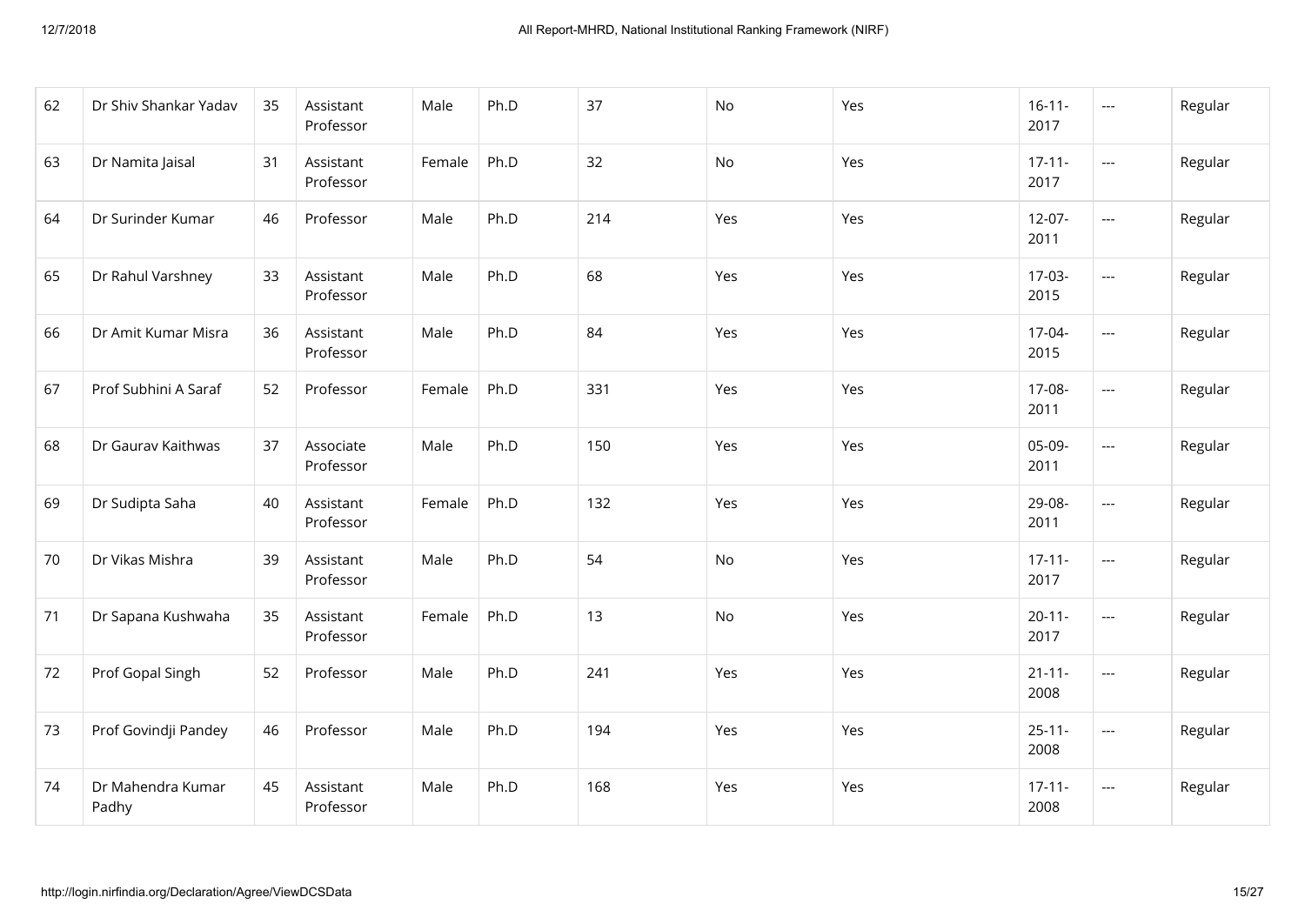| 75 | Dr Rachna Gangwar             | 37 | Assistant<br>Professor | Female | Ph.D | 144 | Yes | Yes       | $25 - 11 -$<br>2008 | $---$               | Regular |
|----|-------------------------------|----|------------------------|--------|------|-----|-----|-----------|---------------------|---------------------|---------|
| 76 | Dr Lok Nath                   | 39 | Assistant<br>Professor | Male   | Ph.D | 49  | No  | Yes       | $20 - 11 -$<br>2017 | $\overline{a}$      | Regular |
| 77 | Dr Kunwar Surendra<br>Bahadur | 44 | Assistant<br>Professor | Male   | Ph.D | 193 | No  | Yes       | $17 - 11 -$<br>2017 | $---$               | Regular |
| 78 | Prof Dinesh Raj Modi          | 56 | Professor              | Male   | Ph.D | 324 | Yes | Yes       | 29-09-<br>2005      | $\overline{a}$      | Regular |
| 79 | Prof M Y Khan                 | 65 | Professor              | Male   | Ph.D | 437 | Yes | Yes       | 09-09-<br>2005      | $\overline{a}$      | Regular |
| 80 | Dr Sangeeta Saxena            | 50 | Professor              | Female | Ph.D | 258 | Yes | Yes       | 05-09-<br>2005      | $---$               | Regular |
| 81 | Dr G Sunil Babu               | 46 | Assistant<br>Professor | Male   | Ph.D | 205 | Yes | Yes       | 16-09-<br>2005      | $---$               | Regular |
| 82 | Dr Anand Prakash              | 46 | Assistant<br>Professor | Male   | Ph.D | 12  | Yes | <b>No</b> | $27-03-$<br>2009    | $01 - 08 -$<br>2017 | Regular |
| 83 | Dr Monika Sharma              | 37 | Assistant<br>Professor | Female | Ph.D | 106 | Yes | Yes       | $02 - 11 -$<br>2015 | ---                 | Regular |
| 84 | Prof R B Ram                  | 61 | Professor              | Male   | Ph.D | 248 | Yes | Yes       | 26-09-<br>1997      | ---                 | Regular |
| 85 | Prof Sanjay Kumar             | 49 | Professor              | Male   | Ph.D | 228 | Yes | Yes       | $21 - 11 -$<br>2006 | $---$               | Regular |
| 86 | Prof Deepa H Dwivedi          | 48 | Professor              | Female | Ph.D | 156 | Yes | Yes       | $21-07-$<br>2005    | $\cdots$            | Regular |
| 87 | Dr M L Meena                  | 41 | Assistant<br>Professor | Male   | Ph.D | 156 | Yes | Yes       | 27-06-<br>2005      | $---$               | Regular |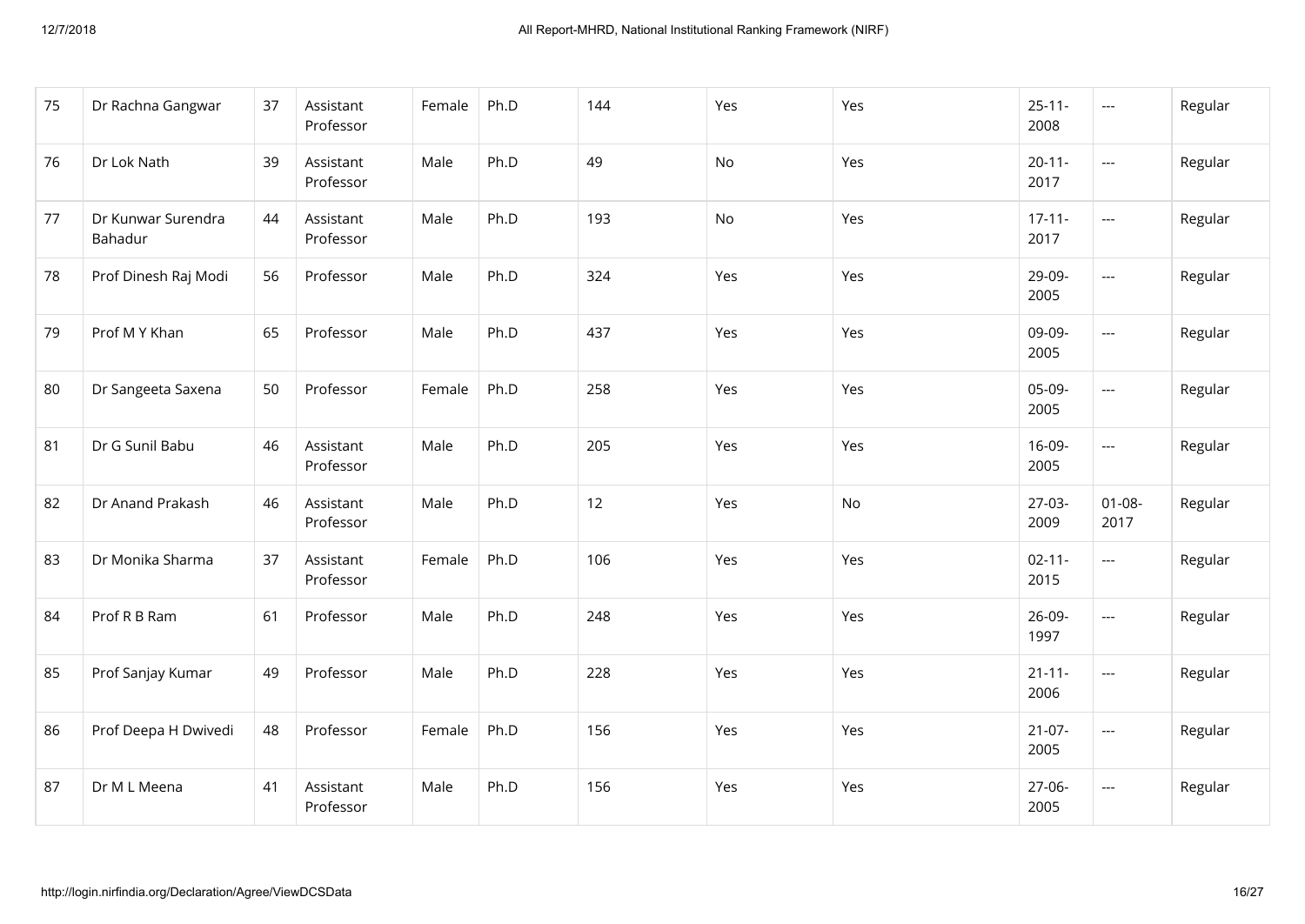| 88  | Dr Sutanu Maji           | 38 | Assistant<br>Professor | Male   | Ph.D | 84  | Yes | Yes | 30-08-<br>2011      | $\cdots$       | Regular |
|-----|--------------------------|----|------------------------|--------|------|-----|-----|-----|---------------------|----------------|---------|
| 89  | Dr Ravi Shankar Verma    | 33 | Assistant<br>Professor | Male   | Ph.D | 33  | Yes | Yes | $03 - 11 -$<br>2015 | $\cdots$       | Regular |
| 90  | Dr Devesh Kumar          | 53 | Professor              | Male   | Ph.D | 84  | Yes | Yes | $10-08-$<br>2011    | $\cdots$       | Regular |
| 91  | Prof B C Yadav           | 48 | Professor              | Male   | Ph.D | 264 | Yes | Yes | $30 - 06 -$<br>2011 | $\overline{a}$ | Regular |
| 92  | Dr Ramesh Chandra        | 39 | Assistant<br>Professor | Male   | Ph.D | 144 | Yes | Yes | $30 - 06 -$<br>2011 | $\overline{a}$ | Regular |
| 93  | Dr Anil Kumar Yadav      | 35 | Assistant<br>Professor | Male   | Ph.D | 84  | Yes | Yes | 04-07-<br>2011      | ---            | Regular |
| 94  | Dr Devendra Singh        | 33 | Assistant<br>Professor | Male   | Ph.D | 84  | Yes | Yes | $11-07-$<br>2011    | ---            | Regular |
| 95  | Dr Khem Bahadur<br>Thapa | 46 | Assistant<br>Professor | Male   | Ph.D | 136 | Yes | Yes | $06-11-$<br>2015    | ---            | Regular |
| 96  | Prof Sudarshan Verma     | 48 | Professor              | Female | Ph.D | 216 | Yes | Yes | $17 - 11 -$<br>2008 | $\overline{a}$ | Regular |
| 97  | Dr Sufiya Ahmed          | 41 | Assistant<br>Professor | Female | Ph.D | 116 | Yes | Yes | $17 - 11 -$<br>2008 | $\overline{a}$ | Regular |
| 98  | Dr Anis Ahmad            | 44 | Assistant<br>Professor | Male   | Ph.D | 116 | Yes | Yes | $19 - 11 -$<br>2008 | ---            | Regular |
| 99  | Dr Pradeep Kumar         | 42 | Assistant<br>Professor | Male   | Ph.D | 116 | Yes | Yes | $20 - 11 -$<br>2008 | ---            | Regular |
| 100 | Dr Mujibur Rehman        | 45 | Assistant<br>Professor | Male   | Ph.D | 23  | Yes | Yes | 29-09-<br>2016      | ---            | Regular |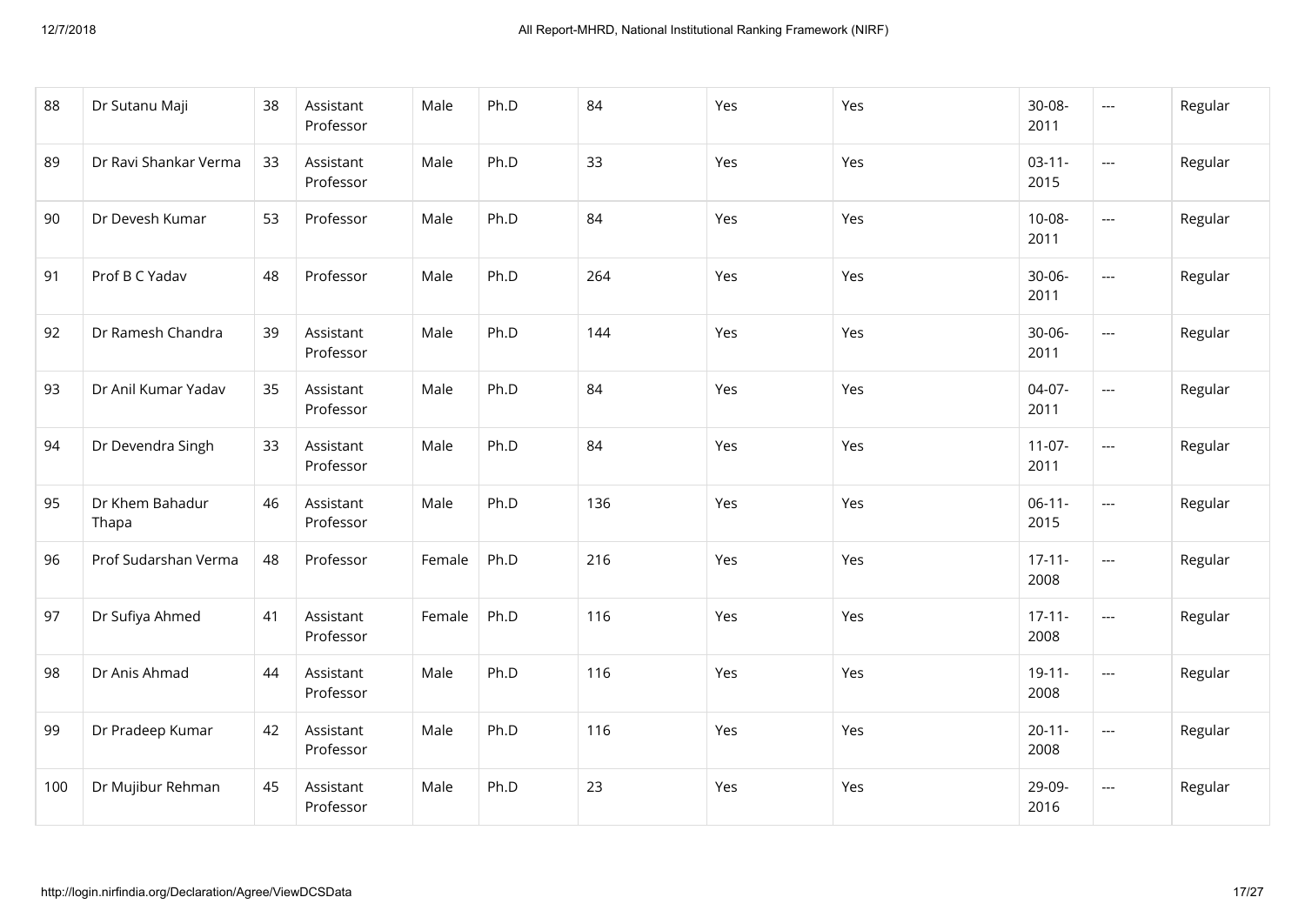| 101 | Prof S Victor Babu         | 54 | Professor              | Male   | Ph.D | 252 | Yes | Yes | $18 - 12 -$<br>2005 | $---$                    | Regular |
|-----|----------------------------|----|------------------------|--------|------|-----|-----|-----|---------------------|--------------------------|---------|
| 102 | Dr Shura Darapuri          | 50 | Professor              | Female | Ph.D | 190 | Yes | Yes | $20 - 04 -$<br>2011 | $---$                    | Regular |
| 103 | Dr V M Ravi Shankar        | 41 | Assistant<br>Professor | Male   | Ph.D | 144 | Yes | Yes | $16 - 11 -$<br>2006 | $\overline{a}$           | Regular |
| 104 | Dr Renu Pandey             | 41 | Assistant<br>Professor | Female | Ph.D | 96  | Yes | Yes | $13-03-$<br>2015    | $\overline{\phantom{a}}$ | Regular |
| 105 | Dr Mahende Pratap<br>Singh | 45 | Professor              | Male   | Ph.D | 192 | Yes | Yes | $11 - 08 -$<br>2011 | $\overline{\phantom{a}}$ | Regular |
| 106 | Prof K L Mahawar           | 51 | Professor              | Male   | Ph.D | 333 | Yes | Yes | 29-09-<br>1997      | ---                      | Regular |
| 107 | Dr Sharad Kumar<br>Sonkar  | 43 | Assistant<br>Professor | Male   | Ph.D | 155 | Yes | Yes | $02 - 08 -$<br>2005 | $\cdots$                 | Regular |
| 108 | Dr R K Choudhary           | 40 | Assistant<br>Professor | Male   | Ph.D | 144 | Yes | Yes | $13 - 11 -$<br>2006 | $\cdots$                 | Regular |
| 109 | Prof Sunita Mishra         | 49 | Professor              | Female | Ph.D | 253 | Yes | Yes | $17 - 11 -$<br>2008 | ---                      | Regular |
| 110 | Dr U V Kiran               | 41 | Associate<br>Professor | Female | Ph.D | 169 | Yes | Yes | $08-12-$<br>2008    | ---                      | Regular |
| 111 | Dr Neetu Singh             | 38 | Assistant<br>Professor | Female | Ph.D | 159 | Yes | Yes | $17 - 11 -$<br>2008 | $\overline{\phantom{a}}$ | Regular |
| 112 | Dr Shalini Agarwal         | 44 | Assistant<br>Professor | Female | Ph.D | 116 | Yes | Yes | $20 - 11 -$<br>2008 | $\cdots$                 | Regular |
| 113 | Dr Khwairakpam<br>Sharmila | 32 | Assistant<br>Professor | Female | Ph.D | 37  | Yes | Yes | 29-06-<br>2015      | ---                      | Regular |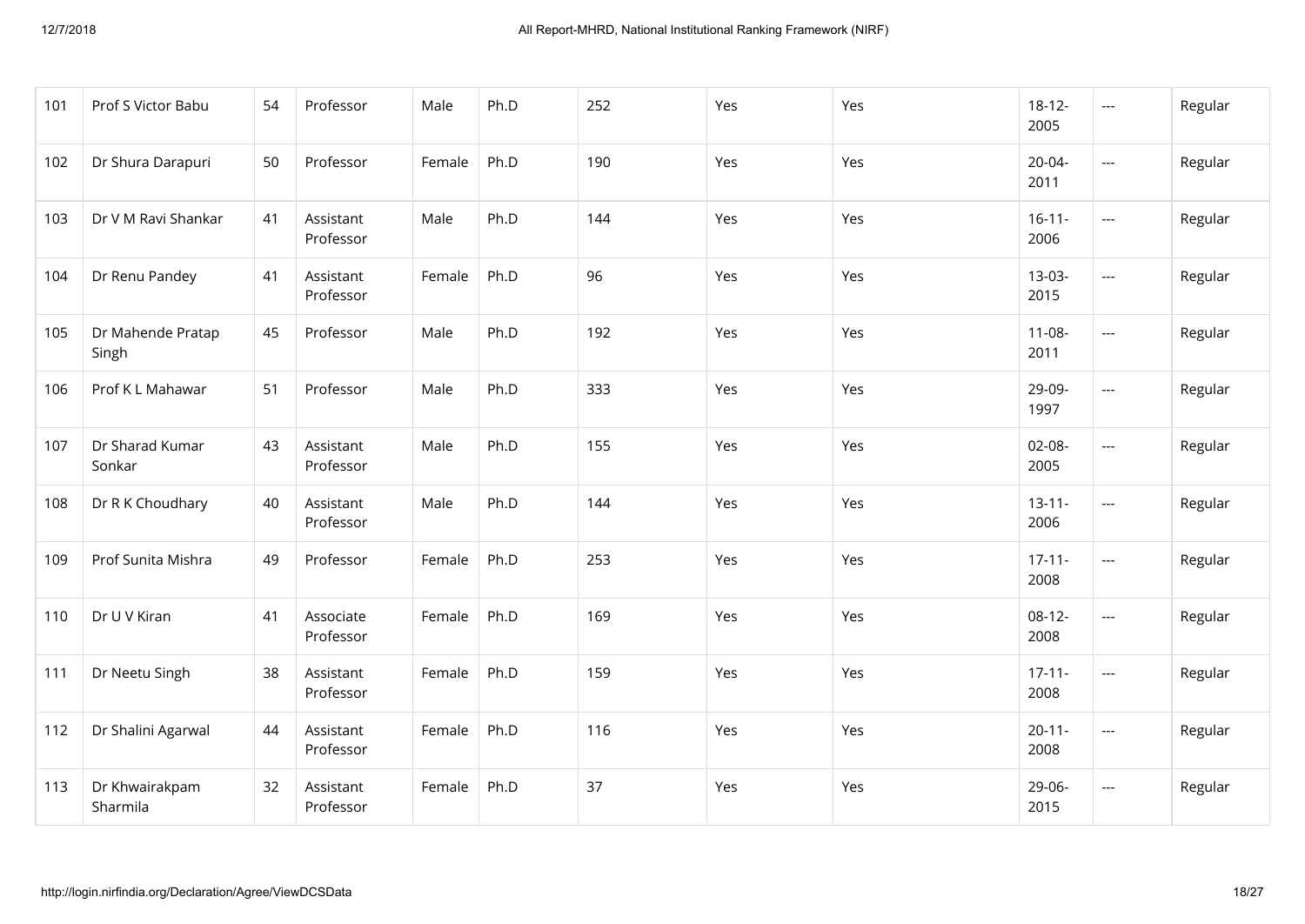| 114 | Dr Hari Shankar Singh    | 44 | Associate<br>Professor | Male   | Ph.D | 169 | Yes | Yes | $26-10-$<br>2015    | $---$                    | Regular |
|-----|--------------------------|----|------------------------|--------|------|-----|-----|-----|---------------------|--------------------------|---------|
| 115 | Dr Victoria Susan Ijjina | 36 | Assistant<br>Professor | Female | Ph.D | 132 | Yes | Yes | $27-07-$<br>2016    | $\cdots$                 | Regular |
| 116 | Dr Shanu Singh           | 44 | Assistant<br>Professor | Female | Ph.D | 108 | Yes | Yes | $27-07-$<br>2016    | ---                      | Regular |
| 117 | Dr Sangeeta Chauhan      | 38 | Assistant<br>Professor | Female | Ph.D | 72  | Yes | Yes | 04-08-<br>2016      | ---                      | Regular |
| 118 | Dr Rajesh Ikka           | 43 | Assistant<br>Professor | Male   | Ph.D | 27  | Yes | Yes | 08-08-<br>2016      | ---                      | Regular |
| 119 | Prof Kamal Jaiswal       | 45 | Professor              | Male   | Ph.D | 276 | Yes | Yes | $26 - 06 -$<br>2011 | $---$                    | Regular |
| 120 | Dr V Elangovan           | 49 | Associate<br>Professor | Male   | Ph.D | 161 | Yes | Yes | 29-06-<br>2005      | $---$                    | Regular |
| 121 | Dr Vankatesh Kumar R     | 46 | Assistant<br>Professor | Male   | Ph.D | 161 | Yes | Yes | 08-07-<br>2005      | ---                      | Regular |
| 122 | Dr Suman Mishra          | 45 | Assistant<br>Professor | Female | Ph.D | 144 | Yes | Yes | $13 - 11 -$<br>2006 | ---                      | Regular |
| 123 | Dr Abha Mishra           | 41 | Assistant<br>Professor | Female | Ph.D | 144 | Yes | Yes | $13 - 11 -$<br>2006 | ---                      | Regular |
| 124 | Dr Sandhya               | 35 | Assistant<br>Professor | Female | Ph.D | 44  | Yes | Yes | $26-10-$<br>2015    | $\overline{\phantom{a}}$ | Regular |
| 125 | Dr Neeshma               | 39 | Assistant<br>Professor | Female | Ph.D | 13  | No  | Yes | $17 - 11 -$<br>2017 | $\qquad \qquad - -$      | Regular |
| 126 | Dr Narander Kumar        | 39 | Assistant<br>Professor | Male   | Ph.D | 180 | Yes | Yes | 08-08-<br>2011      | $\qquad \qquad - -$      | Regular |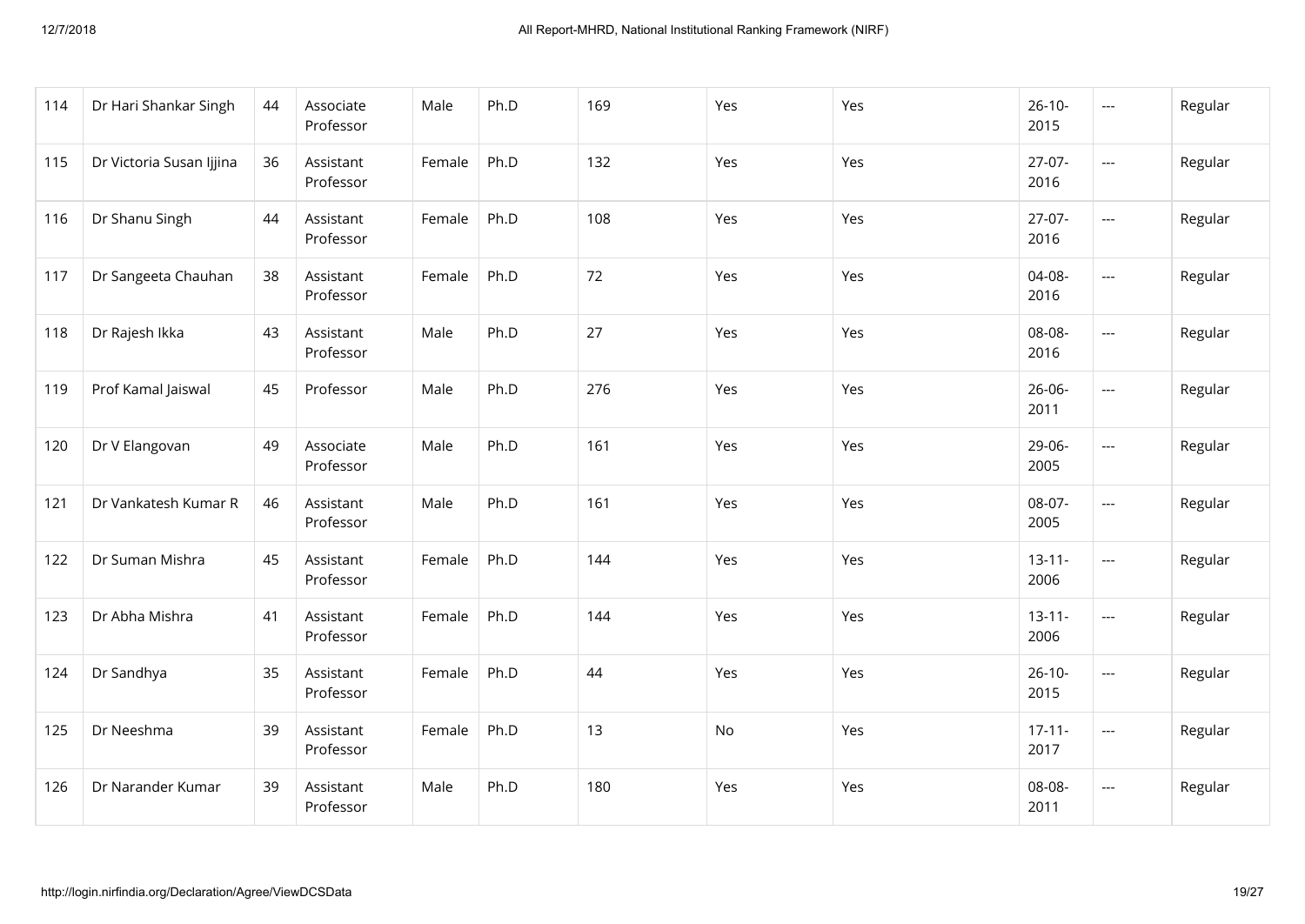| 127 | Dr Shalini Chandra    | 36 | Assistant<br>Professor | Female | Ph.D | 78  | Yes | Yes | $26-10-$<br>2015    | $\hspace{0.05cm}---$     | Regular |
|-----|-----------------------|----|------------------------|--------|------|-----|-----|-----|---------------------|--------------------------|---------|
| 128 | Dr Dhirendra Pandey   | 36 | Assistant<br>Professor | Male   | Ph.D | 157 | Yes | Yes | $28 - 01 -$<br>2009 | $\hspace{0.05cm} \ldots$ | Regular |
| 129 | Dr Raj Shree          | 34 | Assistant<br>Professor | Female | Ph.D | 168 | Yes | Yes | $12 - 01 -$<br>2009 | $\hspace{0.05cm} \ldots$ | Regular |
| 130 | Prof Ripu Sudan Singh | 55 | Professor              | Male   | Ph.D | 360 | Yes | Yes | $18 - 11 -$<br>2008 | $\overline{\phantom{a}}$ | Regular |
| 131 | Prof Sartik Bagh      | 47 | Professor              | Male   | Ph.D | 204 | Yes | Yes | $03-12-$<br>2008    | $\overline{\phantom{a}}$ | Regular |
| 132 | Dr Shashi Kant Pandey | 48 | Professor              | Male   | Ph.D | 228 | Yes | Yes | $21 - 11 -$<br>2008 | $\hspace{0.05cm}\ldots$  | Regular |
| 133 | Dr Preety Choudhari   | 44 | Assistant<br>Professor | Female | Ph.D | 192 | Yes | Yes | $06-11-$<br>2015    | $\hspace{0.05cm} \ldots$ | Regular |
| 134 | Dr Siddhartha Mukerji | 37 | Assistant<br>Professor | Male   | Ph.D | 120 | Yes | Yes | $19-11-$<br>2008    | $\hspace{0.05cm} \ldots$ | Regular |
| 135 | Prof Kaman Singh      | 53 | Professor              | Male   | Ph.D | 348 | Yes | Yes | $01 - 07 -$<br>2011 | $\overline{\phantom{a}}$ | Regular |
| 136 | Dr Gajanan Pandey     | 47 | Professor              | Male   | Ph.D | 208 | Yes | Yes | 18-07-<br>2011      | $\hspace{0.05cm} \ldots$ | Regular |
| 137 | Dr Jyoti Pandey       | 39 | Assistant<br>Professor | Female | Ph.D | 208 | Yes | Yes | 18-07-<br>2011      | $\hspace{0.05cm} \ldots$ | Regular |
| 138 | Dr Shailesh Kumar     | 39 | Assistant<br>Professor | Male   | Ph.D | 100 | Yes | Yes | $25 - 11 -$<br>2011 | $\hspace{0.05cm} \ldots$ | Regular |
| 139 | Dr Preeti Gupta       | 37 | Assistant<br>Professor | Female | Ph.D | 42  | Yes | Yes | $10-12-$<br>2014    | $\hspace{0.05cm} \ldots$ | Regular |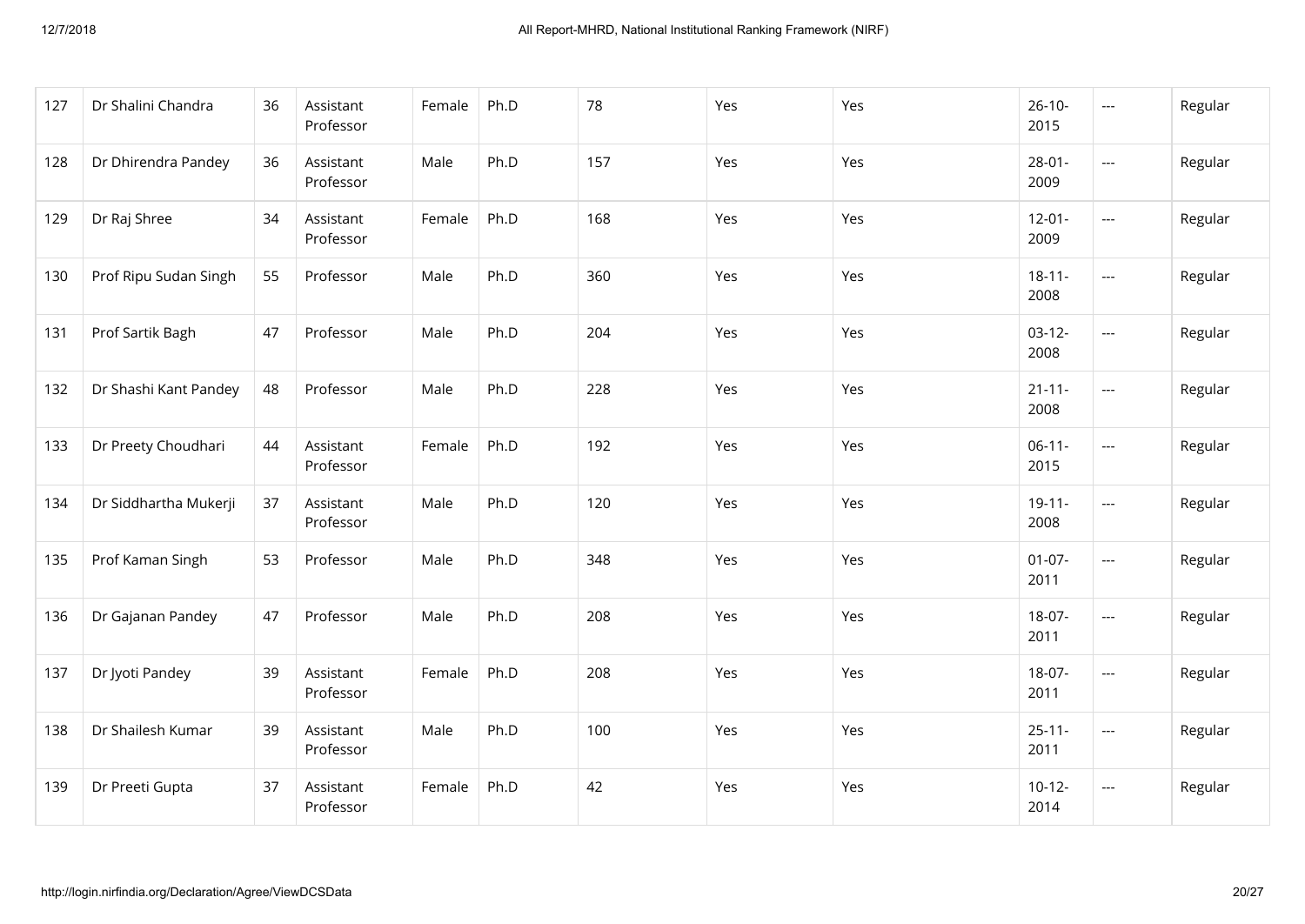| 140 | Dr Jawahar Lal                | 38 | Assistant<br>Professor | Male   | Ph.D       | 89  | Yes | Yes | $06-11-$<br>2015    | $\cdots$                 | Regular |
|-----|-------------------------------|----|------------------------|--------|------------|-----|-----|-----|---------------------|--------------------------|---------|
| 141 | Prof Kameshwar<br>Choudhary   | 61 | Professor              | Male   | Ph.D       | 302 | Yes | Yes | $25 - 11 -$<br>2008 | $---$                    | Regular |
| 142 | Prof Bibhuti Bhushan<br>Malik | 46 | Professor              | Male   | Ph.D       | 252 | Yes | Yes | $19 - 11 -$<br>2008 | ---                      | Regular |
| 143 | Prof Manish Kumar<br>Verma    | 47 | Professor              | Male   | Ph.D       | 252 | Yes | Yes | $18 - 11 -$<br>2008 | $\overline{\phantom{a}}$ | Regular |
| 144 | Dr Birendra Narain<br>Dubey   | 50 | Professor              | Male   | Ph.D       | 206 | Yes | Yes | $18 - 11 -$<br>2008 | $\overline{\phantom{a}}$ | Regular |
| 145 | Dr Jaya Shrivastava           | 40 | Associate<br>Professor | Female | Ph.D       | 201 | Yes | Yes | $19 - 11 -$<br>2008 | $---$                    | Regular |
| 146 | Dr Brajesh Kumar              | 44 | Assistant<br>Professor | Male   | Ph.D       | 116 | Yes | Yes | $19 - 11 -$<br>2008 | $---$                    | Regular |
| 147 | Dr Pawan Kumar<br>Chaurasia   | 38 | Assistant<br>Professor | Male   | <b>MCA</b> | 114 | Yes | Yes | $12 - 01 -$<br>2009 | ---                      | Regular |
| 148 | Dr Alka                       | 41 | Assistant<br>Professor | Female | Ph.D       | 108 | Yes | Yes | $28-10-$<br>2015    | $\overline{a}$           | Regular |
| 149 | Prof S K Dwivedi              | 47 | Professor              | Male   | Ph.D       | 264 | Yes | Yes | $27 - 11 -$<br>2006 | $\overline{a}$           | Regular |
| 150 | Dr Manoj Kumar                | 38 | Assistant<br>Professor | Male   | Ph.D       | 83  | Yes | Yes | 04-08-<br>2011      | ---                      | Regular |
| 151 | Prof R A Khan                 | 41 | Professor              | Male   | Ph.D       | 222 | Yes | Yes | $07-12-$<br>2006    | ---                      | Regular |
| 152 | Dr Leena Sharad<br>Shimpi     | 44 | Assistant<br>Professor | Female | Ph.D       | 171 | No  | Yes | $17 - 11 -$<br>2017 | ---                      | Regular |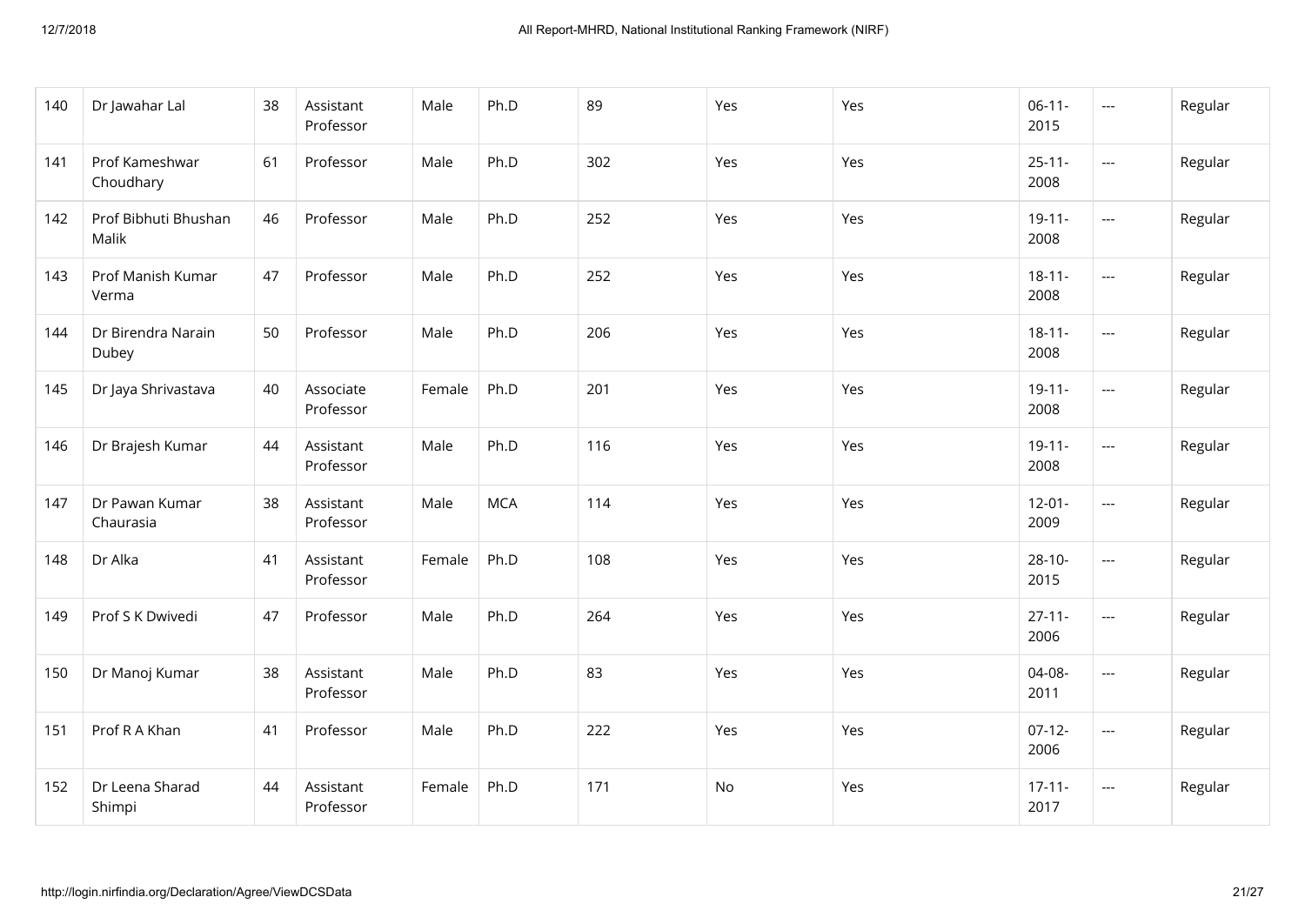| 153 | Dr Neeraj Kumar Tiwari     | 36 | Assistant<br>Professor | Male   | Ph.D | 146 | No  | Yes | $27 - 11 -$<br>2017 | $\cdots$                 | Regular |
|-----|----------------------------|----|------------------------|--------|------|-----|-----|-----|---------------------|--------------------------|---------|
| 154 | Komal Singh                | 39 | Assistant<br>Professor | Female | M.Ed | 156 | No  | Yes | $16 - 11 -$<br>2017 | $\qquad \qquad -$        | Regular |
| 155 | Dr Sushil Kumar<br>Pandey  | 42 | Assistant<br>Professor | Male   | Ph.D | 144 | No  | Yes | $27 - 11 -$<br>2017 | $\overline{\phantom{a}}$ | Regular |
| 156 | Prof D P Singh             | 57 | Professor              | Male   | Ph.D | 360 | Yes | Yes | $10-03-$<br>2004    | $\overline{a}$           | Regular |
| 157 | Prof Rana Pratap Singh     | 59 | Professor              | Male   | Ph.D | 396 | Yes | Yes | $22 - 11 -$<br>2005 | $\overline{a}$           | Regular |
| 158 | Prof S K Dwivedi           | 57 | Professor              | Male   | Ph.D | 247 | Yes | Yes | $12 - 12 -$<br>1997 | $\qquad \qquad -$        | Regular |
| 159 | Prof Naveen Kumar<br>Arora | 45 | Professor              | Male   | Ph.D | 208 | Yes | Yes | 22-06-<br>2011      | $\cdots$                 | Regular |
| 160 | Nandkishor S More          | 47 | Associate<br>Professor | Male   | Ph.D | 256 | Yes | Yes | 14-08-<br>1997      | ---                      | Regular |
| 161 | Dr Narendra Kumar          | 40 | Assistant<br>Professor | Male   | Ph.D | 192 | Yes | Yes | 29-06-<br>2005      | $\overline{a}$           | Regular |
| 162 | Dr Venkatesh Dutta         | 38 | Associate<br>Professor | Male   | Ph.D | 204 | Yes | Yes | 23-08-<br>2005      | ---                      | Regular |
| 163 | Dr Richa Kothari           | 40 | Assistant<br>Professor | Female | Ph.D | 132 | Yes | No  | 09-04-<br>2008      | $28 - 11 -$<br>2017      | Regular |
| 164 | Dr Shikha                  | 47 | Associate<br>Professor | Female | Ph.D | 162 | Yes | Yes | 27-06-<br>2005      | ---                      | Regular |
| 165 | Dr Jiwan Singh             | 37 | Assistant<br>Professor | Male   | Ph.D | 45  | Yes | Yes | 27-06-<br>2016      | $---$                    | Regular |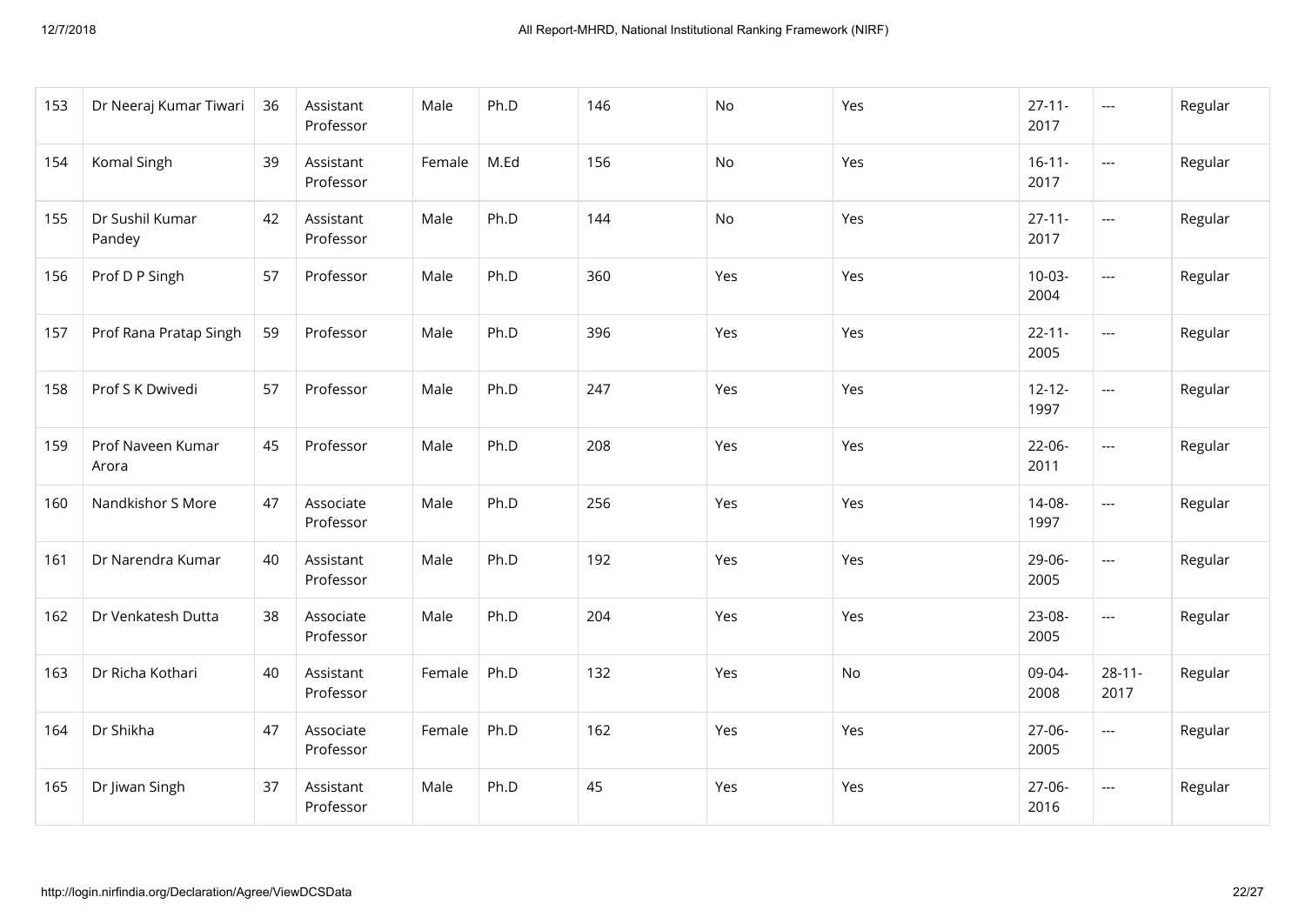| 166 | Dr D K Yadav                 | 33 | Assistant<br>Professor | Male   | Ph.D | 120 | Yes | Yes | $05-12-$<br>2008    | $---$                    | Regular |
|-----|------------------------------|----|------------------------|--------|------|-----|-----|-----|---------------------|--------------------------|---------|
| 167 | Dr Pranav Kumar<br>Anand     | 39 | Assistant<br>Professor | Male   | Ph.D | 60  | No  | Yes | $31 - 12 -$<br>2015 | $\overline{\phantom{a}}$ | Regular |
| 168 | Prof Sanatan Nayak           | 50 | Professor              | Male   | Ph.D | 98  | Yes | Yes | $21 - 11 -$<br>2008 | $---$                    | Regular |
| 169 | Dr L C Mallaiah              | 50 | Associate<br>Professor | Male   | Ph.D | 168 | Yes | Yes | $07-07-$<br>2005    | $\overline{a}$           | Regular |
| 170 | Dr Surendra Meher            | 45 | Assistant<br>Professor | Male   | Ph.D | 115 | Yes | Yes | $12 - 12 -$<br>2008 | $\overline{a}$           | Regular |
| 171 | Prof N M P Verma             | 58 | Professor              | Male   | Ph.D | 405 | Yes | Yes | 28-07-<br>1997      | $---$                    | Regular |
| 172 | Dr Deepa Raj                 | 47 | Assistant<br>Professor | Female | Ph.D | 240 | Yes | Yes | $15-07-$<br>2005    | ---                      | Regular |
| 173 | Prof Vipin Saxena            | 48 | Professor              | Male   | Ph.D | 312 | Yes | Yes | $31 - 10 -$<br>1997 | $\overline{\phantom{a}}$ | Regular |
| 174 | Prof Beer Singh<br>Bhadauria | 50 | Professor              | Male   | Ph.D | 252 | Yes | Yes | $20 - 11 -$<br>2011 | ---                      | Regular |
| 175 | Dr Brajesh Kumar<br>Singh    | 34 | Assistant<br>Professor | Male   | Ph.D | 71  | Yes | Yes | 24-03-<br>2015      | $---$                    | Regular |
| 176 | Dr Vibhooti Narayan          | 28 | Assistant<br>Professor | Male   | Ph.D | 13  | No  | Yes | $20 - 11 -$<br>2017 | $---$                    | Regular |
| 177 | Dr Md Reyaz Ahmad            | 45 | Assistant<br>Professor | Male   | Ph.D | 126 | Yes | Yes | 28-05-<br>2008      | $\qquad \qquad - -$      | Regular |
| 178 | Dr Prasamita Mohanty         | 47 | Associate<br>Professor | Female | Ph.D | 120 | Yes | Yes | $01 - 08 -$<br>2008 | $---$                    | Regular |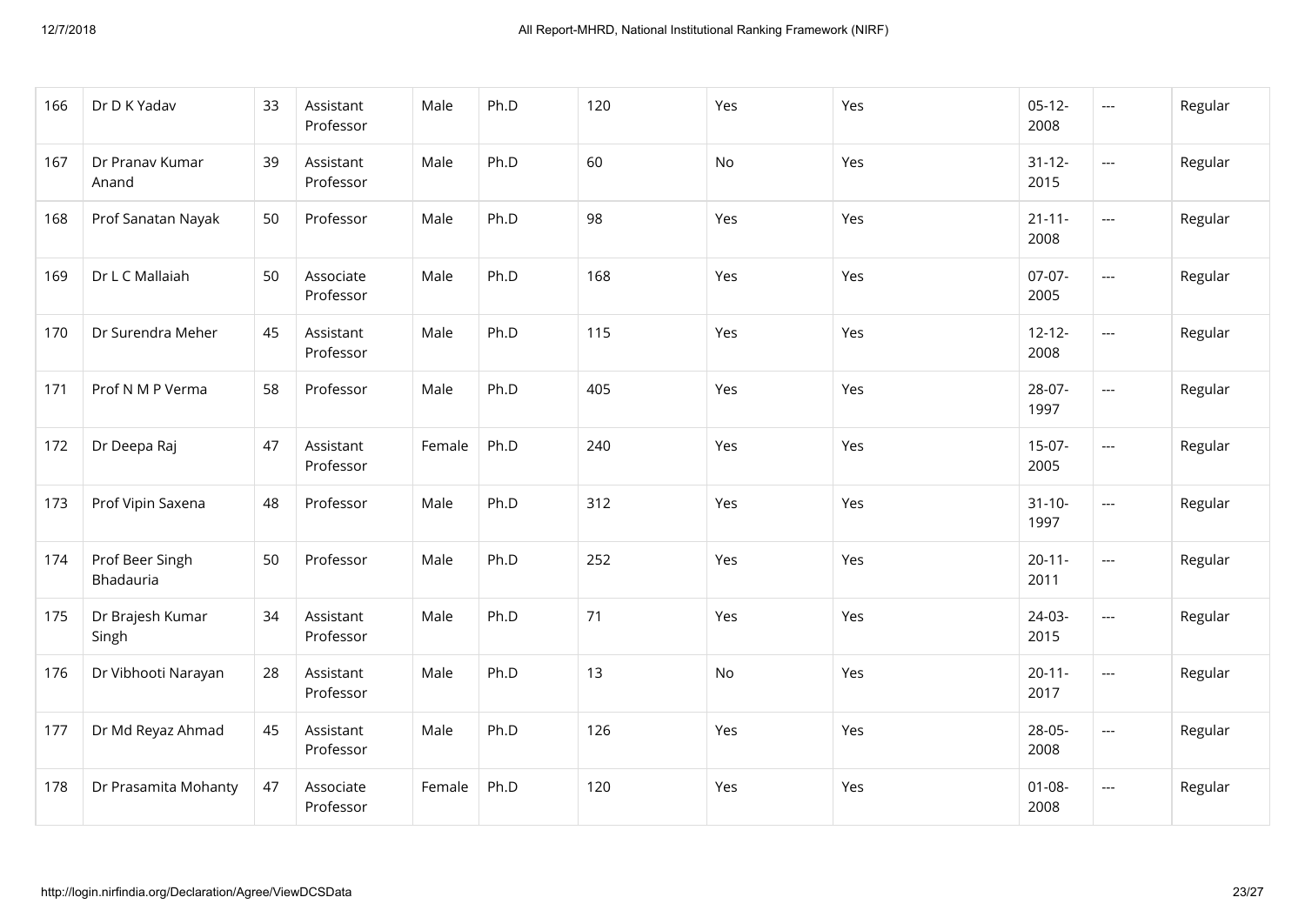| 179 | Rudra Prasad Sahoo         | 43 | Assistant<br>Professor | Male   | Ph.D | 150 | Yes | Yes | $16 - 05 -$<br>2008 | ---                      | Regular |
|-----|----------------------------|----|------------------------|--------|------|-----|-----|-----|---------------------|--------------------------|---------|
| 180 | Bibekananda Nayak          | 38 | Assistant<br>Professor | Male   | Ph.D | 122 | Yes | Yes | $16-05-$<br>2008    | $---$                    | Regular |
| 181 | Dr Sangeeta Krishna        | 56 | Assistant<br>Professor | Female | Ph.D | 122 | Yes | Yes | 19-05-<br>2008      | $\overline{a}$           | Regular |
| 182 | Prof Shilpi Verma          | 42 | Professor              | Female | Ph.D | 180 | Yes | Yes | $17 - 11 -$<br>2006 | ---                      | Regular |
| 183 | Dr M S Khan                | 52 | Professor              | Male   | Ph.D | 252 | Yes | Yes | 06-07-<br>2011      | $\overline{\phantom{a}}$ | Regular |
| 184 | Dr Kushendra Mishra        | 41 | Professor              | Male   | Ph.D | 192 | Yes | Yes | 29-07-<br>2011      | $---$                    | Regular |
| 185 | Dr Abhilash Babu           | 40 | Assistant<br>Professor | Male   | Ph.D | 108 | Yes | Yes | $13-07-$<br>2011    | ---                      | Regular |
| 186 | Dr Taruna                  | 38 | Assistant<br>Professor | Female | Ph.D | 48  | Yes | Yes | $03-12-$<br>2014    | ---                      | Regular |
| 187 | Dr Ramesh Kr<br>Chaturvedi | 43 | Assistant<br>Professor | Male   | Ph.D | 216 | Yes | Yes | $01 - 12 -$<br>2015 | $\overline{\phantom{a}}$ | Regular |
| 188 | Dr Lata Bajpai Singh       | 38 | Assistant<br>Professor | Female | Ph.D | 161 | No  | Yes | $21 - 11 -$<br>2017 | $\overline{\phantom{a}}$ | Regular |
| 189 | Prof Ram Chandra           | 55 | Professor              | Male   | Ph.D | 348 | Yes | Yes | 28-07-<br>2011      | ---                      | Regular |
| 190 | Dr Rajesh Kumar            | 46 | Professor              | Male   | Ph.D | 216 | Yes | Yes | 12-08-<br>2011      | ---                      | Regular |
| 191 | Dr Vinay Singh Baghel      | 41 | Assistant<br>Professor | Male   | Ph.D | 192 | Yes | Yes | $22 - 01 -$<br>2009 | $\cdots$                 | Regular |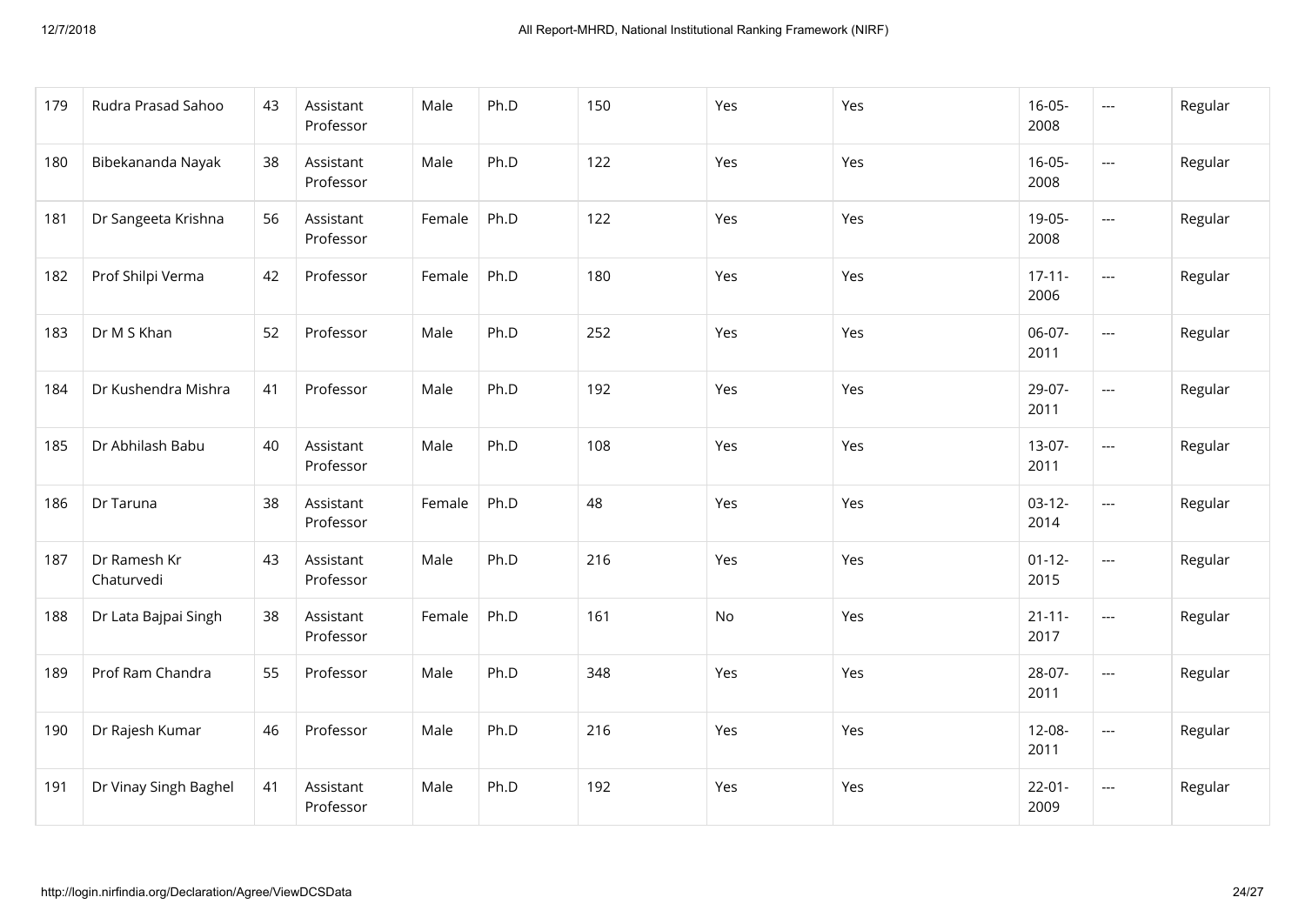| 192 | Dr Jay Shankar Singh         | 46 | Assistant<br>Professor | Male   | Ph.D | 192 | Yes | Yes | $02 - 06 -$<br>2011 | $---$          | Regular |
|-----|------------------------------|----|------------------------|--------|------|-----|-----|-----|---------------------|----------------|---------|
| 193 | Dr Ram Naresh<br>Bharagava   | 41 | Assistant<br>Professor | Male   | Ph.D | 85  | Yes | Yes | 09-06-<br>2011      | $---$          | Regular |
| 194 | Prof Arbind Kumar Jha        | 49 | Professor              | Male   | Ph.D | 257 | Yes | Yes | $14 - 12 -$<br>2017 | $---$          | Regular |
| 195 | Prof Madhulika Dube          | 57 | Professor              | Female | Ph.D | 404 | Yes | Yes | $24 - 11 -$<br>2017 | $\overline{a}$ | Regular |
| 196 | Prof S D Sharma              | 59 | Professor              | Male   | Ph.D | 309 | Yes | Yes | $01 - 02 -$<br>2018 | $\overline{a}$ | Regular |
| 197 | Dr Anjani Kumar Tiwari       | 39 | Associate<br>Professor | Male   | Ph.D | 195 | Yes | Yes | $05-01-$<br>2018    | ---            | Regular |
| 198 | Dr Sanjeev Kumar<br>Chadha   | 45 | Associate<br>Professor | Male   | Ph.D | 190 | Yes | Yes | $01-02-$<br>2018    | ---            | Regular |
| 199 | Dr P S Rajnikanth            | 40 | Associate<br>Professor | Male   | Ph.D | 60  | Yes | Yes | 19-03-<br>2018      | ---            | Regular |
| 200 | Dr Rubee Lata                | 33 | Assistant<br>Professor | Female | Ph.D | 19  | Yes | Yes | $29 - 11 -$<br>2017 | $\overline{a}$ | Regular |
| 201 | Dr Yusuf Akhter              | 39 | Assistant<br>Professor | Male   | Ph.D | 155 | Yes | Yes | $21 - 11 -$<br>2017 | ---            | Regular |
| 202 | Dr Siddharth Shankar<br>RaiB | 38 | Assistant<br>Professor | Male   | Ph.D | 90  | Yes | Yes | $20 - 11 -$<br>2017 | ---            | Regular |
| 203 | Dr Vinit Kumar               | 33 | Assistant<br>Professor | Male   | Ph.D | 112 | Yes | Yes | $01 - 01 -$<br>2018 | ---            | Regular |
| 204 | Mr Birendra Nath<br>Prasad   | 42 | Assistant<br>Professor | Male   | Ph.D | 176 | Yes | Yes | $17-12-$<br>2008    | ---            | Regular |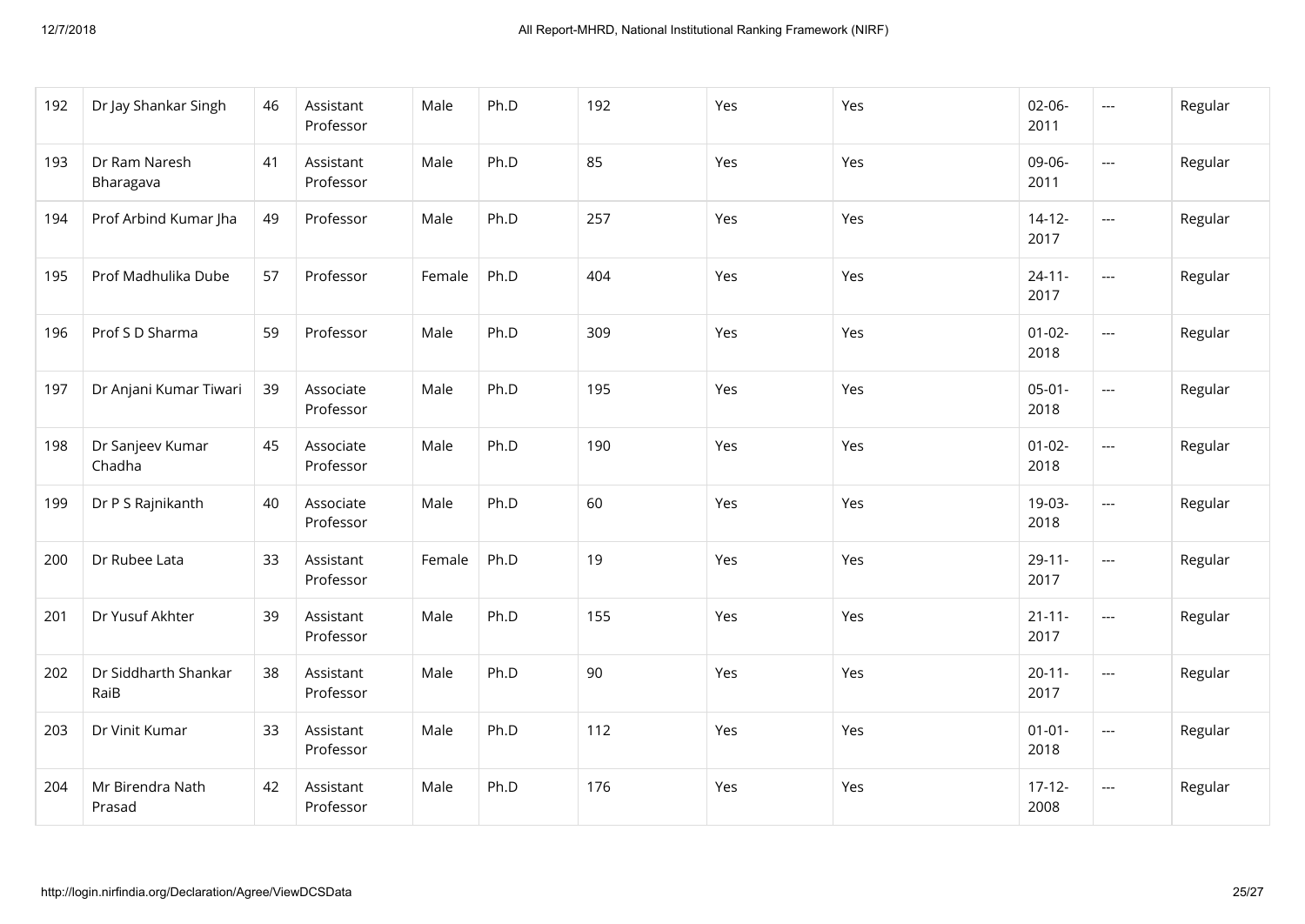| 205 | Ms Manjari Raj Oraon       | 29 | Assistant<br>Professor | Female | M. Phil | 45  | Yes | Yes | $22 - 02 -$<br>2018 | $\qquad \qquad -\qquad -$ | Regular |
|-----|----------------------------|----|------------------------|--------|---------|-----|-----|-----|---------------------|---------------------------|---------|
| 206 | Dr Subhash Kumar<br>Yadav  | 38 | Assistant<br>Professor | Male   | Ph.D    | 119 | Yes | Yes | $20 - 11 -$<br>2017 | $\cdots$                  | Regular |
| 207 | Dr Minakshi Mishra         | 29 | Assistant<br>Professor | Female | Ph.D    | 11  | Yes | Yes | $27 - 11 -$<br>2017 | ---                       | Regular |
| 208 | Dr Maitri Verma            | 26 | Assistant<br>Professor | Female | Ph.D    | 27  | Yes | Yes | $21 - 11 -$<br>2017 | ---                       | Regular |
| 209 | Dr Mukesh Kumar<br>Awasthi | 33 | Assistant<br>Professor | Male   | Ph.D    | 60  | Yes | Yes | $23 - 11 -$<br>2017 | $\overline{\phantom{a}}$  | Regular |
| 210 | Dr Lalima                  | 44 | Assistant<br>Professor | Female | Ph.D    | 198 | Yes | Yes | $20 - 11 -$<br>2017 | $---$                     | Regular |
| 211 | Dr Subhash Misra           | 43 | Assistant<br>Professor | Male   | Ph.D    | 122 | Yes | Yes | $13 - 12 -$<br>2017 | ---                       | Regular |
| 212 | Dr Vivek Nath Tripathi     | 33 | Assistant<br>Professor | Male   | Ph.D    | 74  | Yes | Yes | $14 - 12 -$<br>2017 | ---                       | Regular |
| 213 | Dr Pankaj Kumar Arora      | 35 | Assistant<br>Professor | Male   | Ph.D    | 44  | Yes | Yes | $21 - 11 -$<br>2017 | ---                       | Regular |
| 214 | Dr Ravi Kumar Gupta        | 37 | Assistant<br>Professor | Male   | Ph.D    | 83  | Yes | Yes | $11 - 12 -$<br>2017 | ---                       | Regular |
| 215 | Dr Harish Chandra          | 40 | Assistant<br>Professor | Male   | Ph.D    | 87  | Yes | Yes | $13-12-$<br>2017    | ---                       | Regular |
| 216 | Dr Digvijay Verma          | 39 | Assistant<br>Professor | Male   | Ph.D    | 52  | Yes | Yes | $23 - 11 -$<br>2017 | $\qquad \qquad - -$       | Regular |
| 217 | Dr Arvind Kumar Singh      | 53 | Assistant<br>Professor | Male   | Ph.D    | 216 | Yes | Yes | 08-06-<br>2018      | $---$                     | Regular |